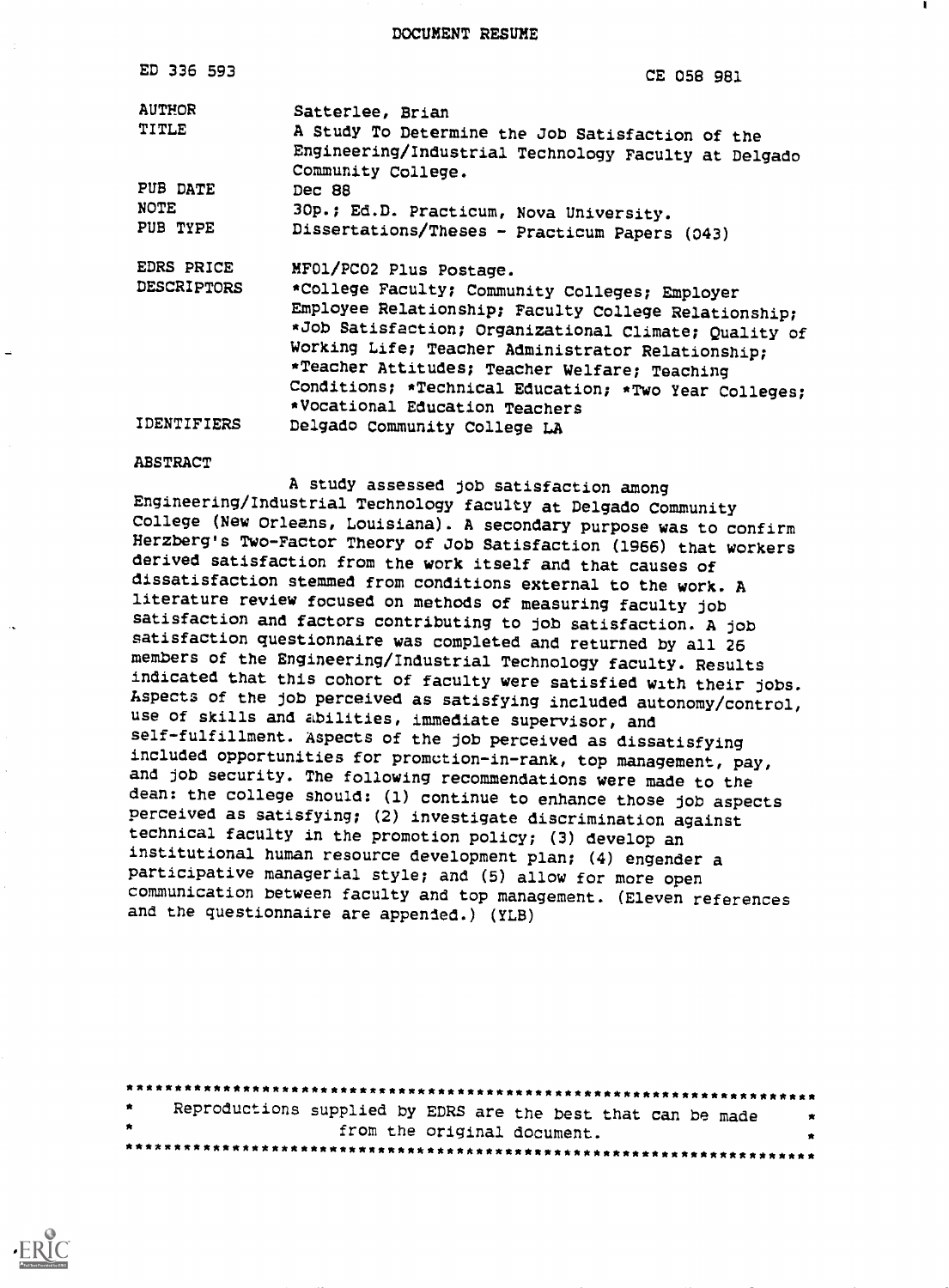$\epsilon$  $\mathcal{U}$ 

> $\overline{b}$  $l_{\mathcal{L}}$  $\bigcirc$

> > $\overline{\mathbf{V}}$

 $\ddot{\phantom{1}}$  $\mathbf{r}$ 

 $\overline{1}$ 

# A STUDY TO DETERMINE THE JOB SATISFACTION OF THE ENGINEERING/INDUSTRIAL TECHNOLOGY FACULTY AT DELGADO COMMUNITY COLLEGE

Personnel-Human Resources Development Seminar

by

Brian Satterlee, M.S.

Delgado Community College

Dr. Gaspare Tamburello

West Florida Cluster

A Practicum presented to Nova University in partial fulfillment of the requirements for the degree of Doctor of Education

Nova University

December 1988

BEST COPY AVAILABLE

9

U.S. DEPARTMENT Of EDUCATION Office of Educational Rasearch and Improvement EDJICATIONAL RESOURCES INFORMATION<br>CENTER (ERIC)

This document has been reproduced as<br>raceived from the parson or orgenization ciriginating it

Minor changes have been made to improve.<br>reproduction qualify

Points of view or opinions stated in this docu:<br>mant: do: not inecessarily represent inflicial<br>OERI position or policy

-PERMISSION TO REPRODUCE THIS MATERIAL HAS BEEN GRANTED BY

TO THE EDUCATIONAL RESOURCES INFORMATION CENTER (ERIC)."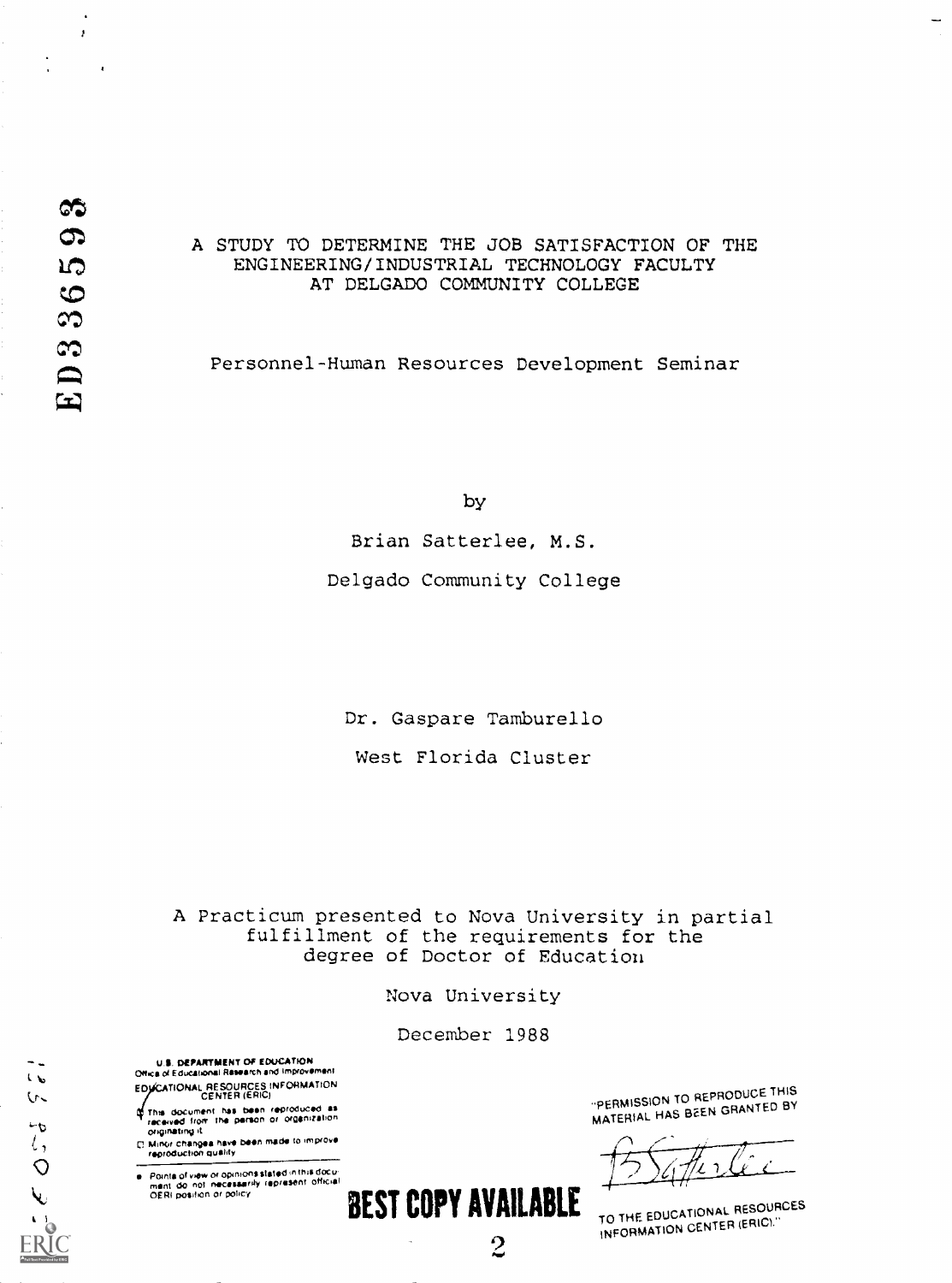#### ABSTRACT

A study of personnel-human resources development issues affecting community colleges indicated that faculty satisfaction with their jobs may impact faculty productivity, longevity, and student achievement. Attitudes that faculty hold regarding their positions, and the college itself, should be of concern for college administrators.

The purpose of this practicum was to assess job satisfaction among Engineering/Industrial Technology faculty at Delgado Community College, located in New Orleans, LA. A secondary purpose was to confirm Herzberg's Two-Factor Theory of Job Satisfaction: That, in general, workers derive satisfaction from the work itself, and causes of dissatisfaction stem from conditions external to the work.

The initial step in this assessment was the development of a job satisfaction questionnaire, which was then distributed to the entire Engineering/Industrial Technology faculty. All twenty-six members returned the completed questionnaire to the division office, where the responses were tabulated.

The results indicated that, overall, this cohort of faculty were satisfied with their jobs. Aspects of the job perceived as satisfying include autonomy/control, the use of skills and abilities, the immediate supervisor, and

3.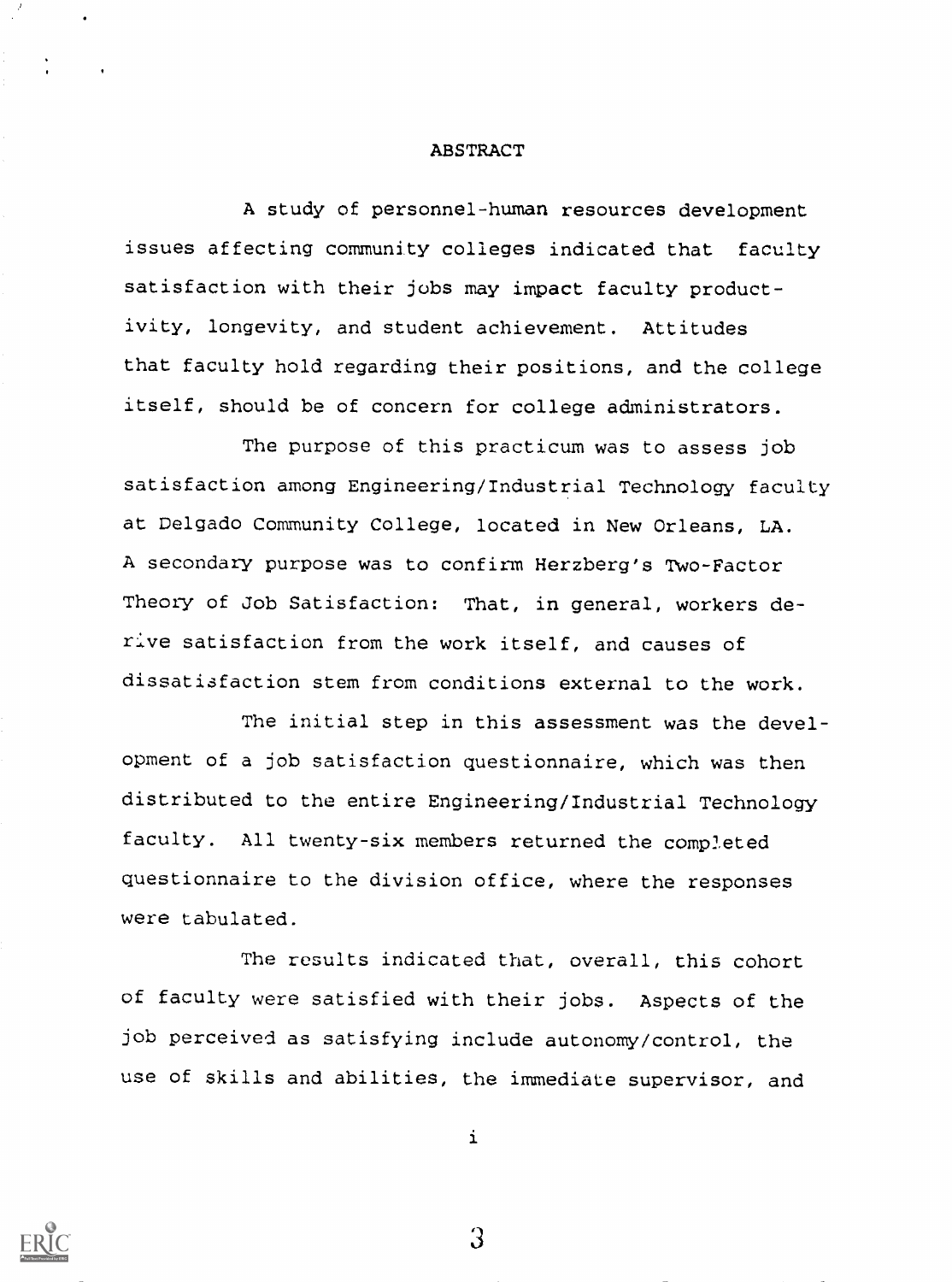self fulfillment. Aspects of the job perceived as dissatisfying include opportunities for promotion-in-rank, top management, pay, and job security.

Recommendations were made, supported with the results of this study, to the dean for further HRD considerations. The college should: (1) Continue to enhance those aspects of the job perceived as satisfying; (2) Investigate discrimination against technical faculty in the promotion policy; (3) Develop an institutional HRD plan; (4) Engender a participative managerial style; and (5) Allow for more open and effective communication between faculty and top management.

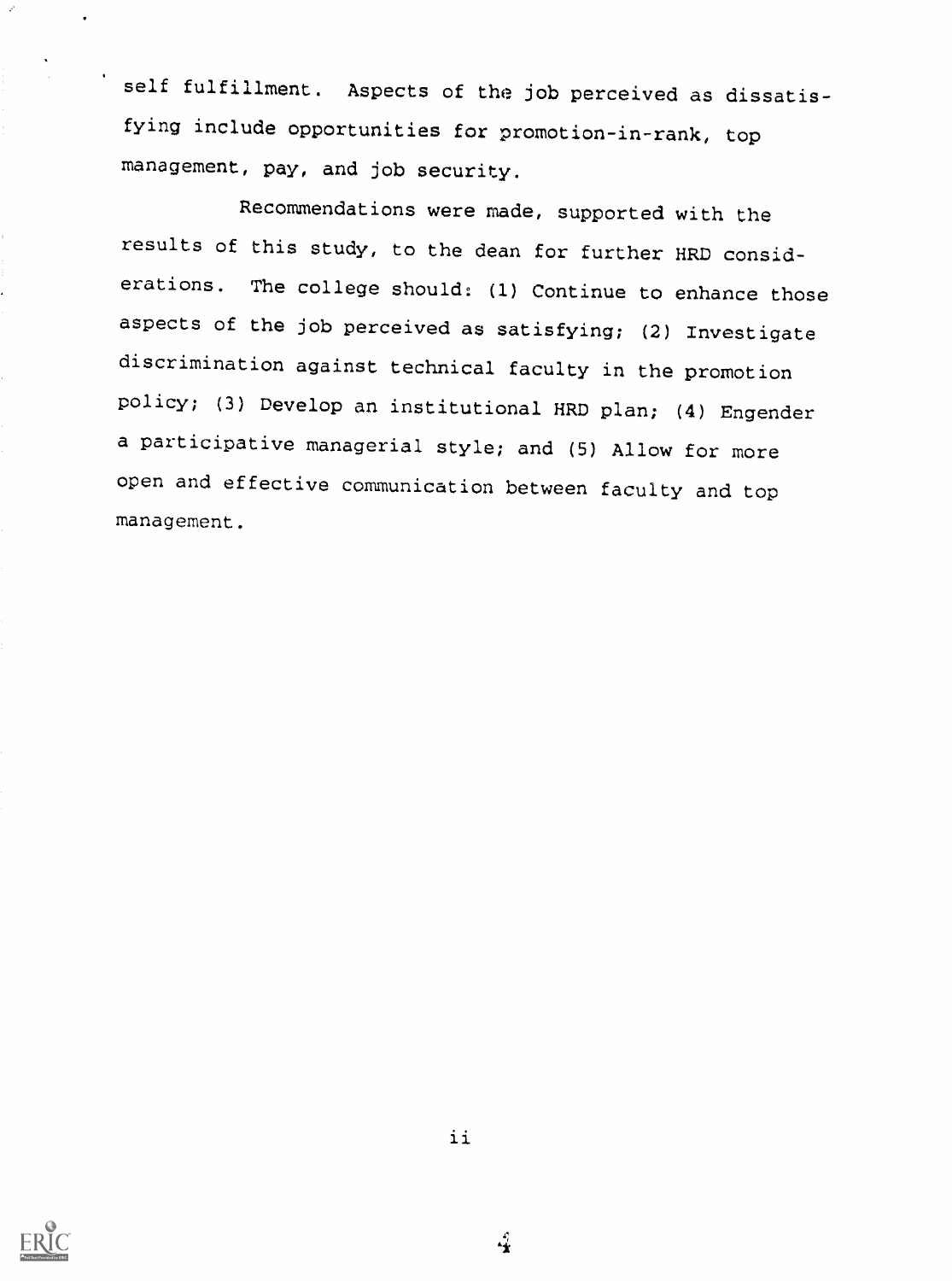# TABLE OF CONTENTS

|                           |                                             | Page |
|---------------------------|---------------------------------------------|------|
|                           |                                             | iv   |
| Chapter<br>$\mathbf{1}$ . | INTRODUCTION                                | 1    |
| 2.                        | BACKGROUND AND SIGNIFICANCE                 | 3    |
|                           | Significance to the College                 | 7    |
|                           | Significance to the Seminar                 | 8    |
| 3.                        |                                             | 9    |
| 4.                        | RESULTS                                     | 12   |
|                           | 5. DISCUSSION, CONCLUSIONS, RECOMMENDATIONS | 15   |
|                           |                                             | 22   |
|                           |                                             | 24   |



 $\frac{d\theta}{dt}$  and  $\frac{d\theta}{dt}$ 

 $\label{eq:2.1} \frac{1}{\sqrt{2}}\left(\frac{1}{\sqrt{2}}\right)^{2} \left(\frac{1}{\sqrt{2}}\right)^{2} \left(\frac{1}{\sqrt{2}}\right)^{2}$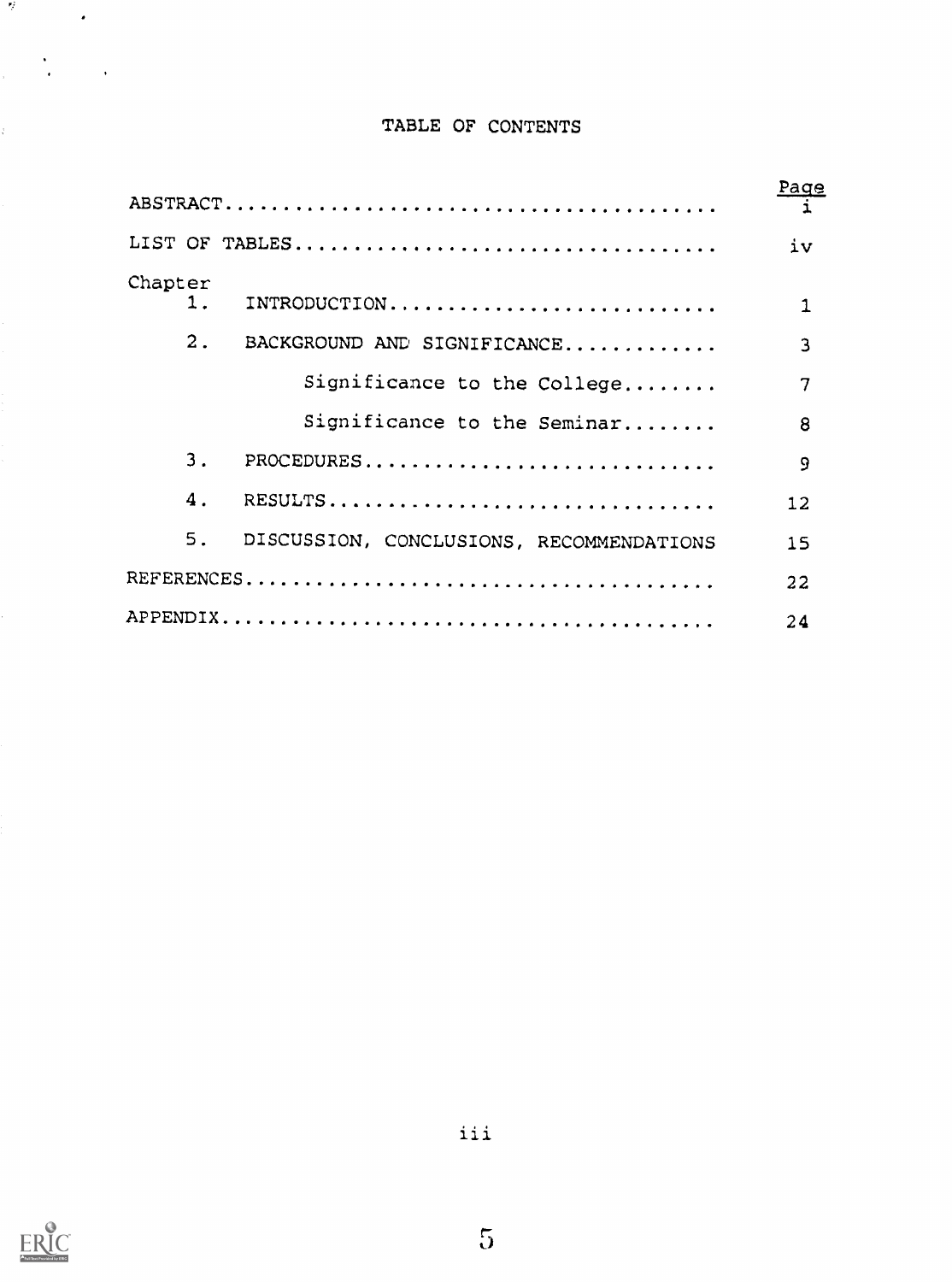# LIST OF TABLES

| Table |  |  |                                          | Page |
|-------|--|--|------------------------------------------|------|
|       |  |  | 1. Summary of Responses by Number 13     |      |
|       |  |  | 2. Summary of Responses by Percentage 14 |      |

 $\hat{\mathcal{A}}$ 



 $\mathcal{L}^{\text{max}}_{\text{max}}$  and  $\mathcal{L}^{\text{max}}_{\text{max}}$ 

 $\ddot{\phantom{a}}$ 

 $\frac{1}{2}$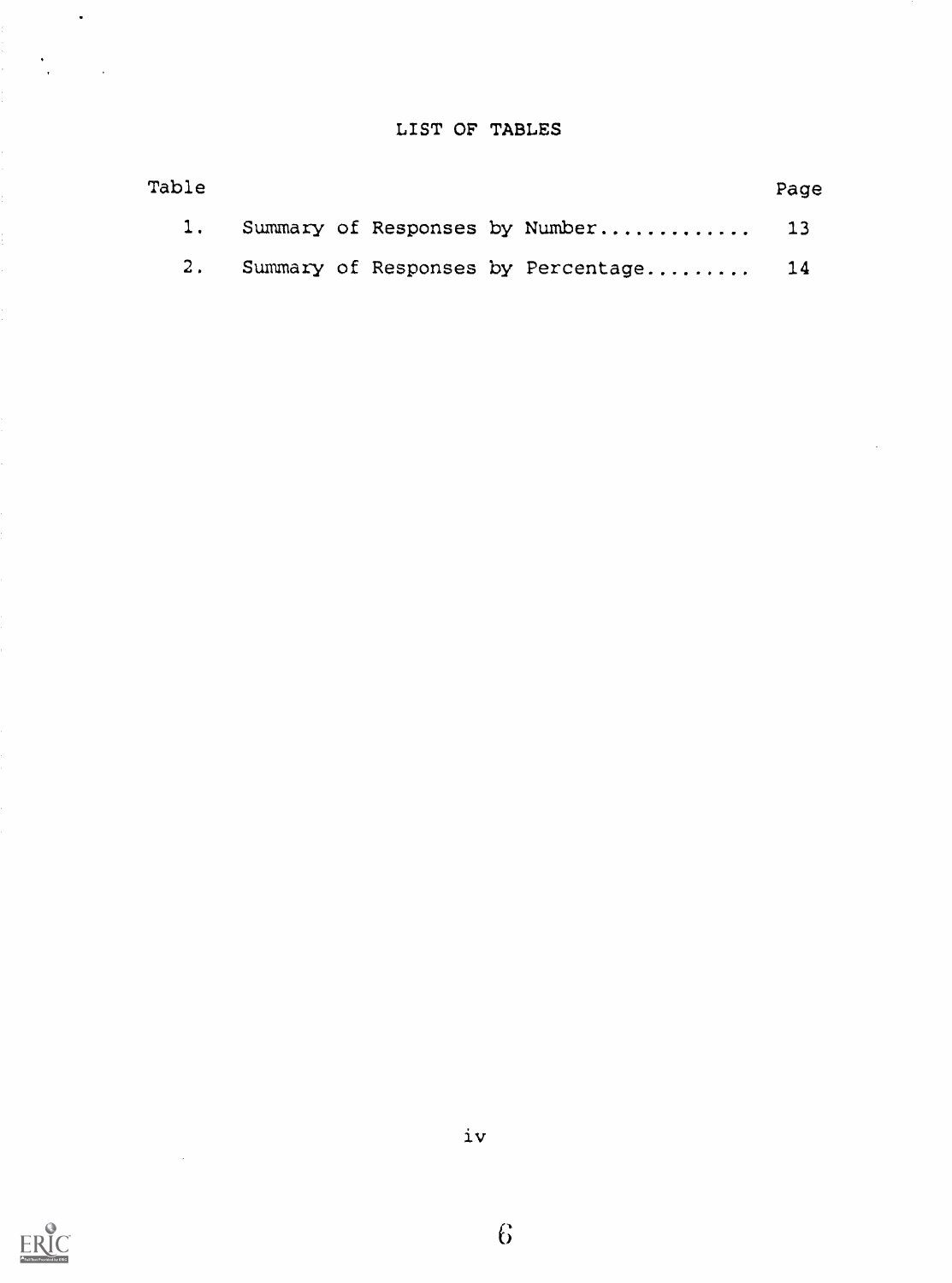### Chapter 1

# INTRODUCTION

Delgado Community College, founded by an endowment from sugar planter Isaac Delgado, opened in August 1921 under the name of Isaac Delgado Central Trades School. Its purpose was to give white boys over twelve years of age training in cabinet making, plumbing, and tailoring. The typical length of instruction was three years. By 1961, at the time of its fortieth anniversary, over forty-thousand students had trained at the institution. Delgado Community College (DCC) became coeducational in the early 1960's, and by the end of the decade was open to all races. DCC has undergone three official name changes in its sixty-eight year history:

- 1. Isaac Delgado Central Trades School (1921).
- 2. Delgado Trades and Tech Institute (1958).
- 3. Delgado Voc-Tech Junior College (1966).
- 4. Delgado Community College (1980).

Each change reflected a shift in the institutional mission. The current mission of DCC is to be a comprehensive, multicampus community college with a strong occupational and technical orientation, complemented with liberal arts and personal-social enrichment opportunities.

1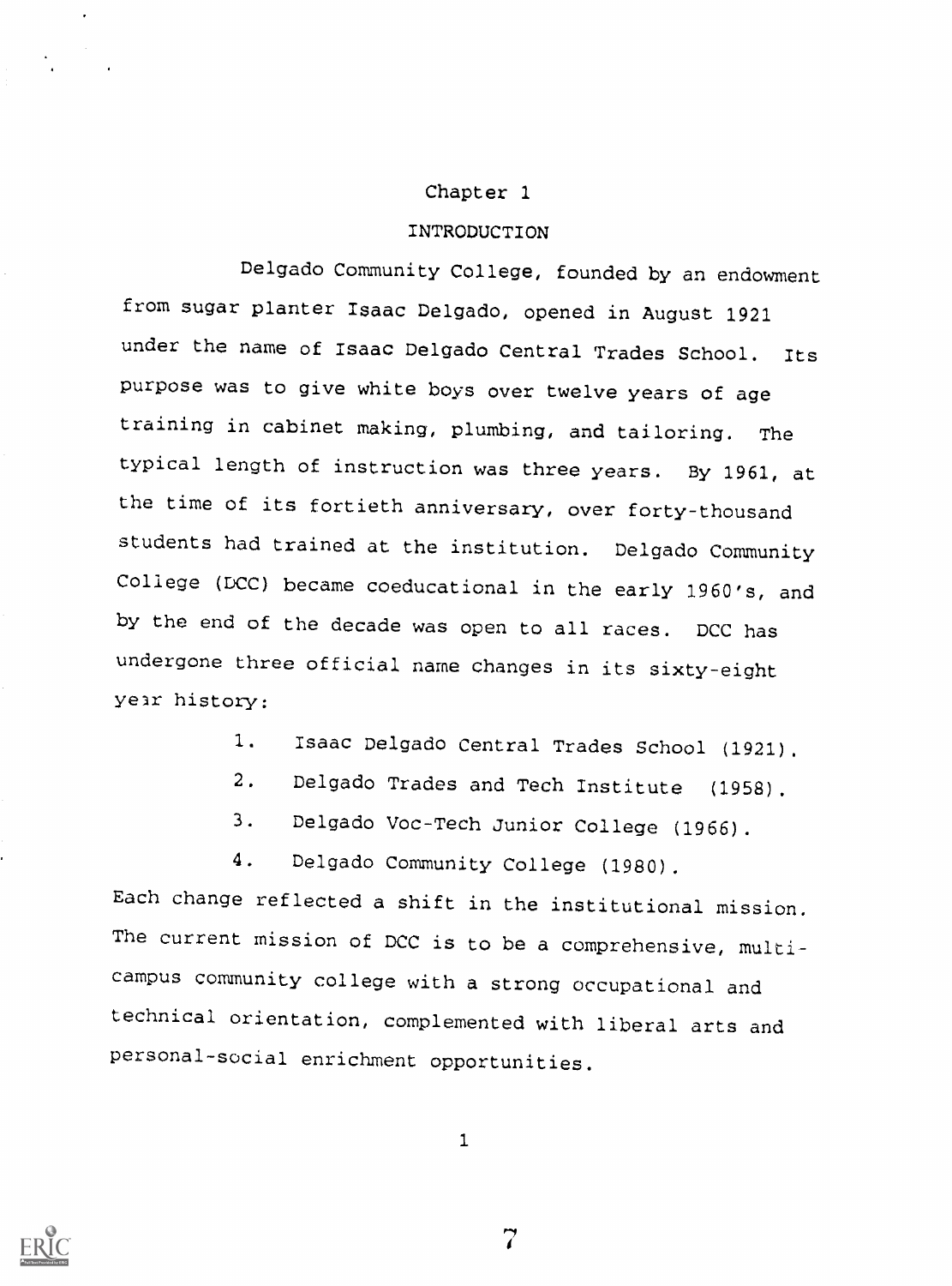Academic instruction is administered in one of five divisions: Arts and Humanities (AH), Business Studies (BU), Communications (CU), Engineering and Industrial Technology (ET), and Math and Science (MS). The EG division, comprising occupational and technical training, offers coursework in Engineering Technology, Mechanical Trades, and Construction Trades.

A study of personnel-human resources development (HRD) issues affecting community colleges indicated that faculty satisfaction with their jobs may impact student achievement, faculty productivity, and longevity. Colleges should "plan for periodic assessment of job satisfaction so that areas of least satisfaction may be explored and if problems exist, they may be corrected or modified" (Hutton and Jobe: 1985:324).

The purpose of this study was to determine the job satisfaction of the EG faculty at DCC. A job satisfaction questionnaire was used to gather information needed to conduct this study (Appendix A). The results were analyzed, and recommendations concerning the improvement of faculty working conditions were made to the Dean of Instruction. The study was limited to faculty job satisfaction in the EG division.

 $8$ 

 $2<sup>2</sup>$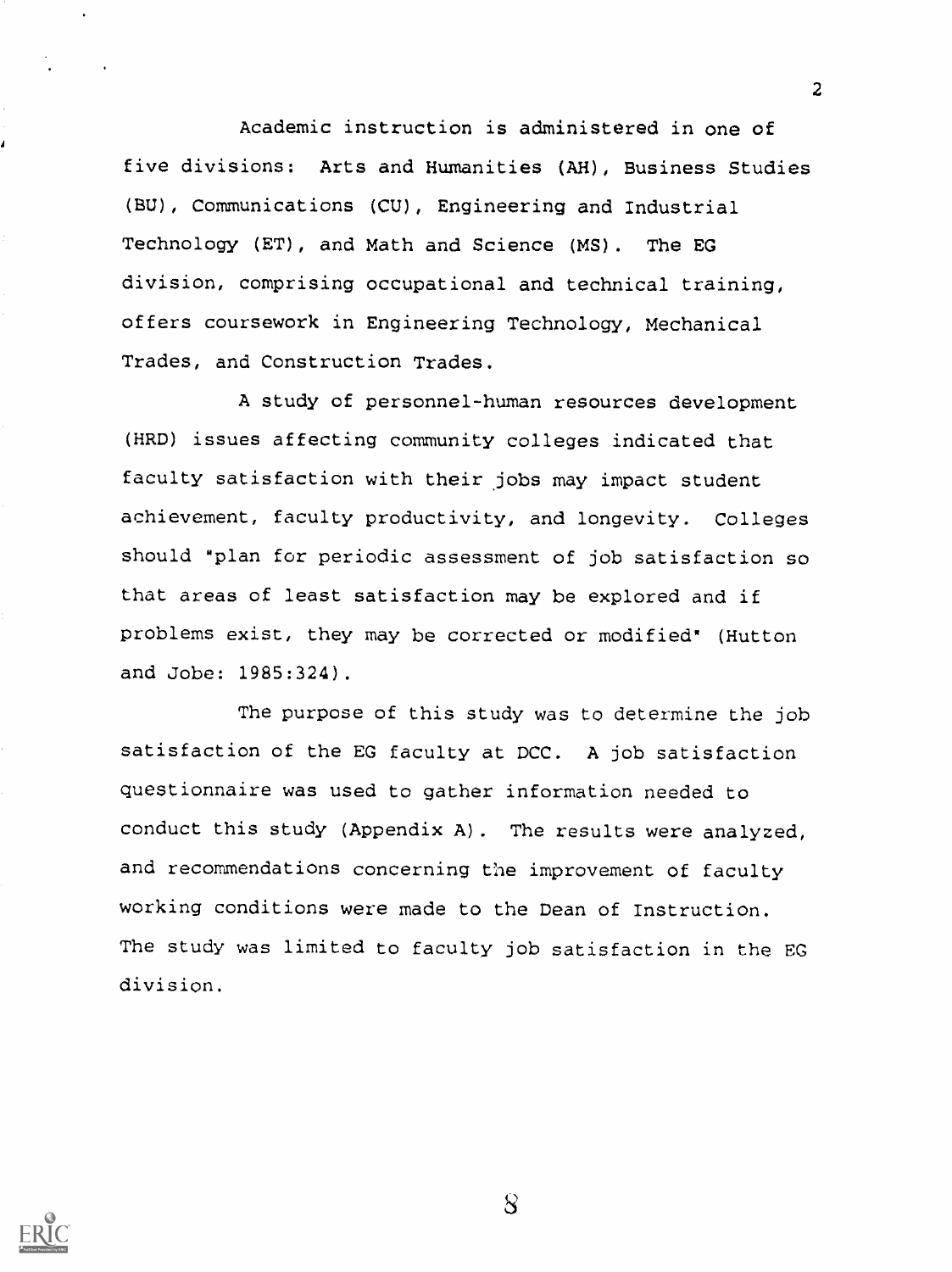#### Chapter Two

# BACKGROUND AND SIGNIFICANCE

The concern for attitudes that faculty hold concerning their positions, and the college itself, is important for two reasons:

- 1. A strong concern for HRD is whether faculty find their work satisfying or frustrating, challenging or boring, meaningful or pointless.
- 2. Academic administrators should be concerned about the impact of faculty attitudes on their performance and the subsequent affect on students.

For the purposes of this study, job satisfaction will be defined as the overall positive feelings that faculty have toward their jobs.

One method of measuring faculty job satisfaction is the use of job satisfaction surveys. Feldman and Arnold (1983) state that job satisfaction surveys can be utilized to fulfill at least six organizational purposes: (1) To assess sources of potential problems in the college; (2) To discover the causes of indirect productivity problems, i.e., turnover and absenteeism; (3) To assess the impact of

3



 $\Omega$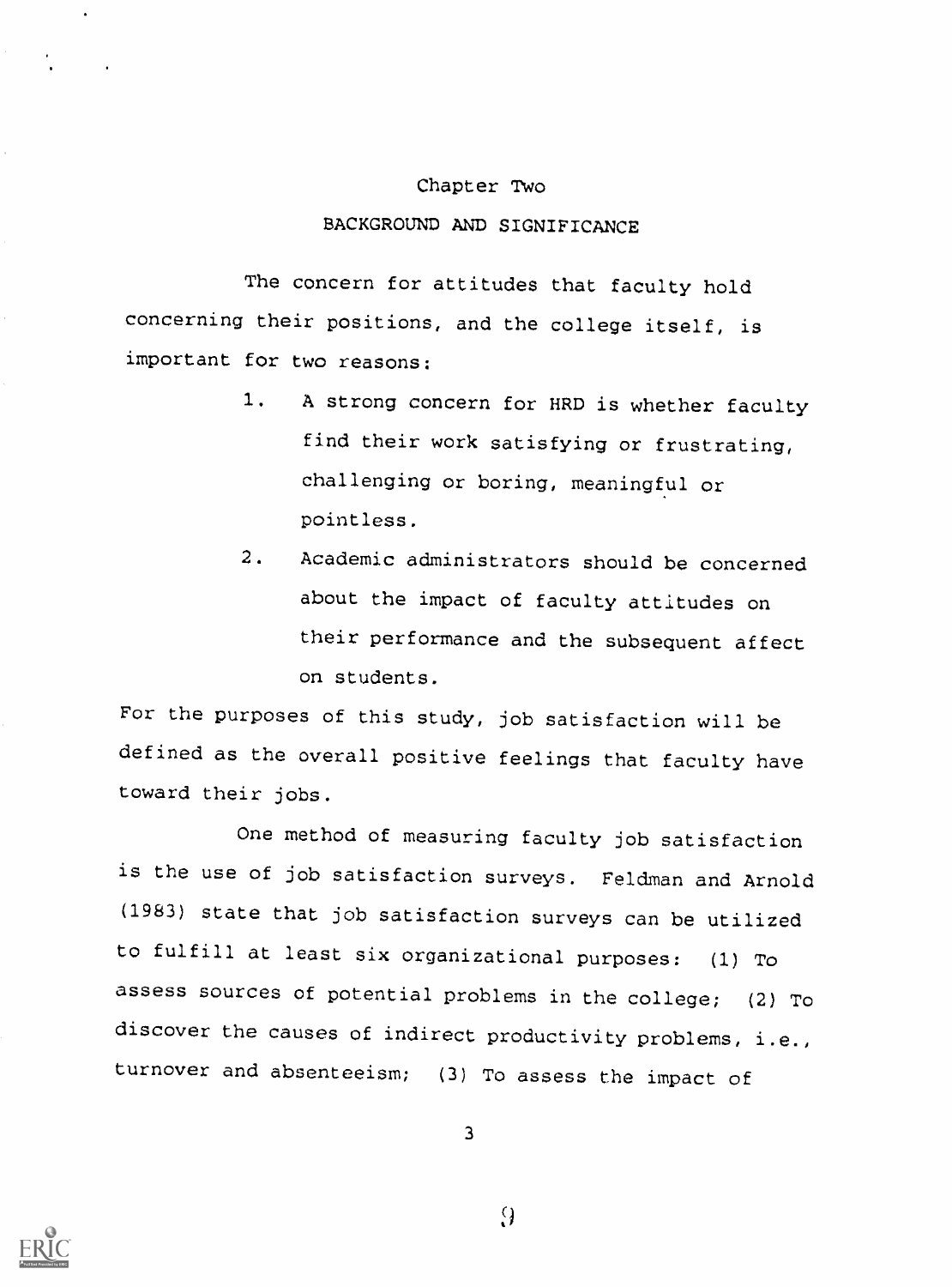organizational change on employee attitudes; (4) To stimulate better communication between administrators and faculty; (5) To provide accurate information about prounion sentiment; and  $(6)$  Act as an indicator concerning the effectiveness of organizational reward systems. Each of these purposes may be classified as concerns of human resource development.

4

Numerous instruments for surveying job satisfaction are available. Dunham and Smith (1979) list three of these instruments and the characteristics that make them more respected. First, the instrument must be valid; it should measure what it intended to measure. Addition- ally, it should include items that are highly related to other previously validated measures of job satisfaction. Second, the instrument must be reliable; it should produce stable and consistent results. Several items should be used to measure each particular satisfaction factor. The questions should be unambiguous in nature. Finally, the instrument should provide information on the factors most administrators are interested in. It should identify the wide range of factors that affect quality of work life and organizational effectiveness.

Literature relating to organizational behavior indicates that this issue has been intensely researched. In the 1920's, Frederick Taylor espoused the principles of scientific management, based on the assumption that high



 $1:$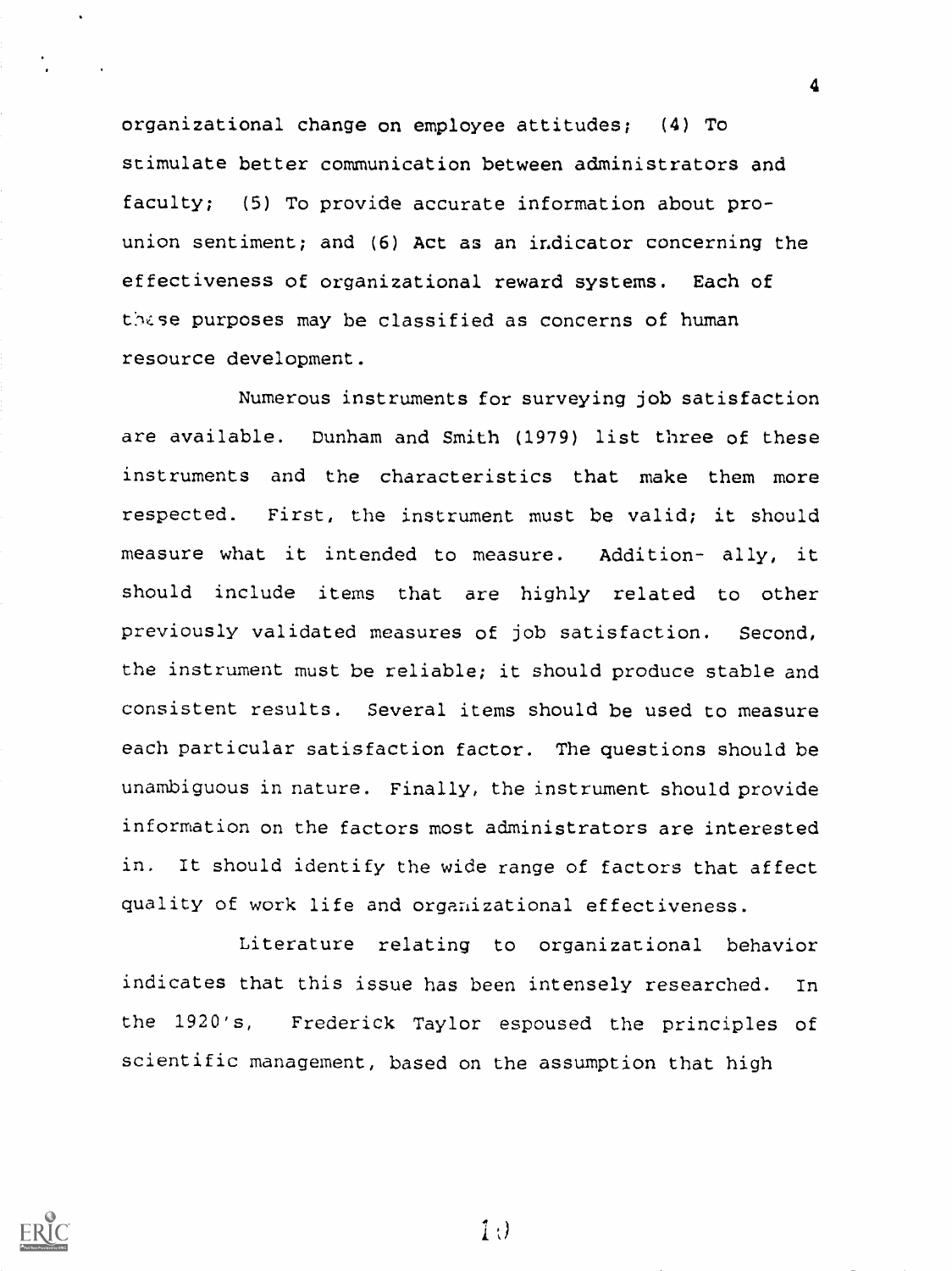employee morale and productivity were the product of work design, work conditions, and pay. In the 1930's, the Hawthorne Studies reported that job performance was heavily influenced by employee satisfaction with their supervisor and work group. A new concept emerged in 1959, when Frederick W. Herzberg focused on the work itself, i.e., job characteristics as a major factor in job satisfaction. In later writings, Herzberg (1966) classified job characteristics into two major categories: (1) Motivators and (2) Hygiene factors. Motivation factors, such as achievement, recognition, responsibility, advancement, and personal growth /development are intrinsic to the job. Hygiene factors, such as company policies, working conditions, supervision, salary, interpersonal relationships, status, and security are extrinsic to the work itself. It is Herzberg's hypothesis that satisfaction and dissatisfaction with work are separate and independent continua, not opposite ends of a single continuum. The extent to which a worker is satisfied and motivated by a job is determined exclusively by the extent to which the job contains intrinsic motivators. On the other hand, dissatisfaction is caused by a lack of the extrinsic hygiene factors. Hygiene factors must be present in order to prevent dissatisfaction. They cannot generate satisfaction; that can only be done by introducing the intrinsic motivators into the job.

 $11$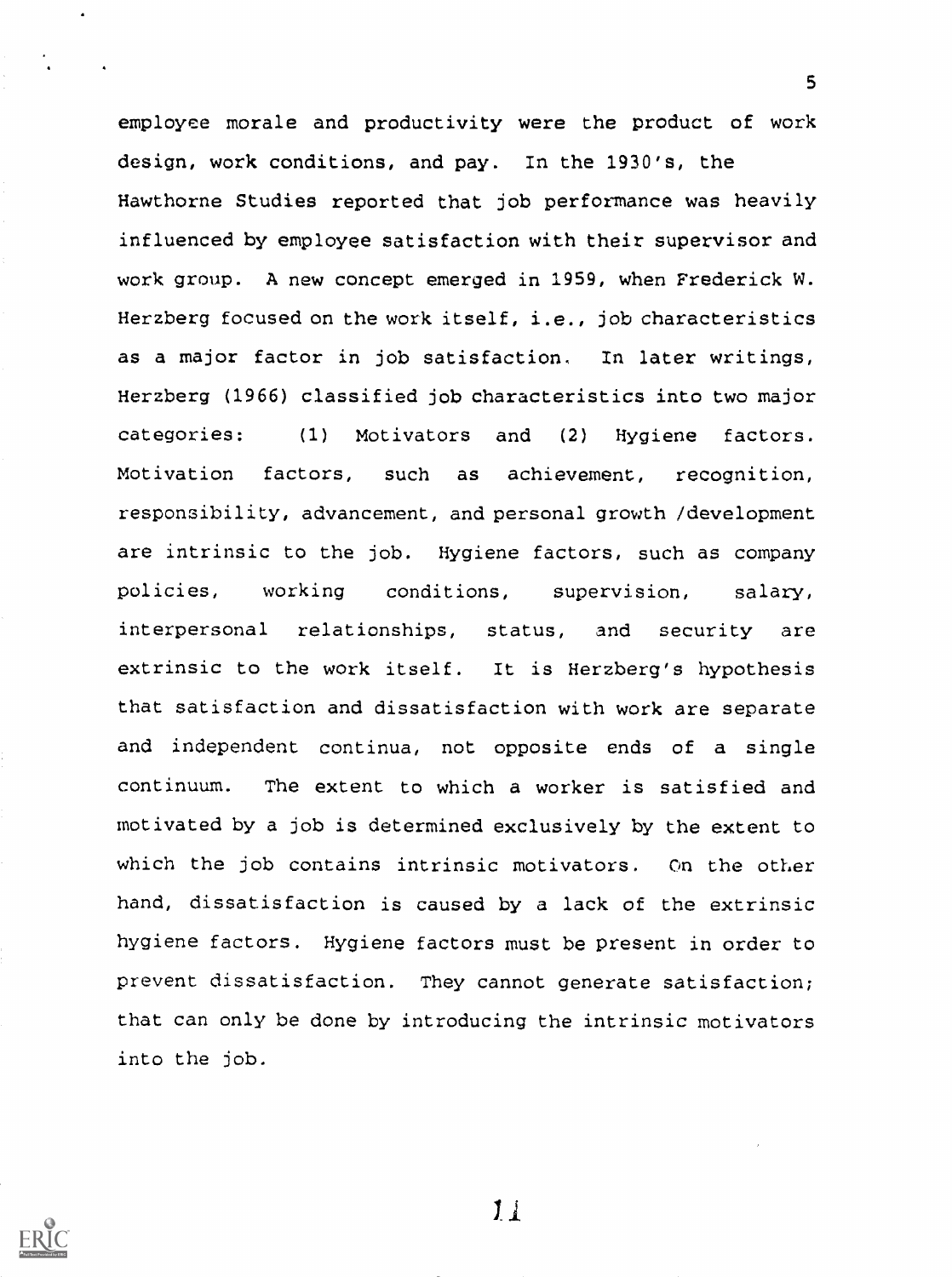Herzberg's theory, referred to as the "two-factor" theory of motivation and satisfaction, implies that if individuals are to be satisfied with their jobs and motivated to perform effectively, then their jobs must be high on motivator factors. It should be noted that the two-factor theory is not unanimously supported by researchers in the field of job satisfaction (Cohen and Associates: 1975). However, it is well publicized in the literature and does provide an important conceptual framework.

6

Willie and Stecklin (1982) examined three decades of research concerning faculty satisfaction with their jobs. They found that most college faculty, like other professionals, were highly satisfied with their jobs most of the time. Areas of job dissatisfaction came mostly from conditions that were external to the work itself. Diner (1985:354) concurs:

...historically, studies have shown college faculty usually like their work and have positive feelings about it. The full professional life for most college teachers is one of personal and professional fulfillment. This life is attractive to many who see it as a way to encourage and enhance human beings and their learning. They are attracted to the world of ideas. They value the great amount of authority they have over their own professional affairs, the amount of autonomy they can exercise in the performance of their duties.'

Hutton and Jobe (1985) surveyed the job satisfaction of three-hundred and ninety college faculty in fourteen Texas community colleges. The survey instrument used items that assessed a spectrum of attitudes regarding employment in a community college. Taculty relationships with their

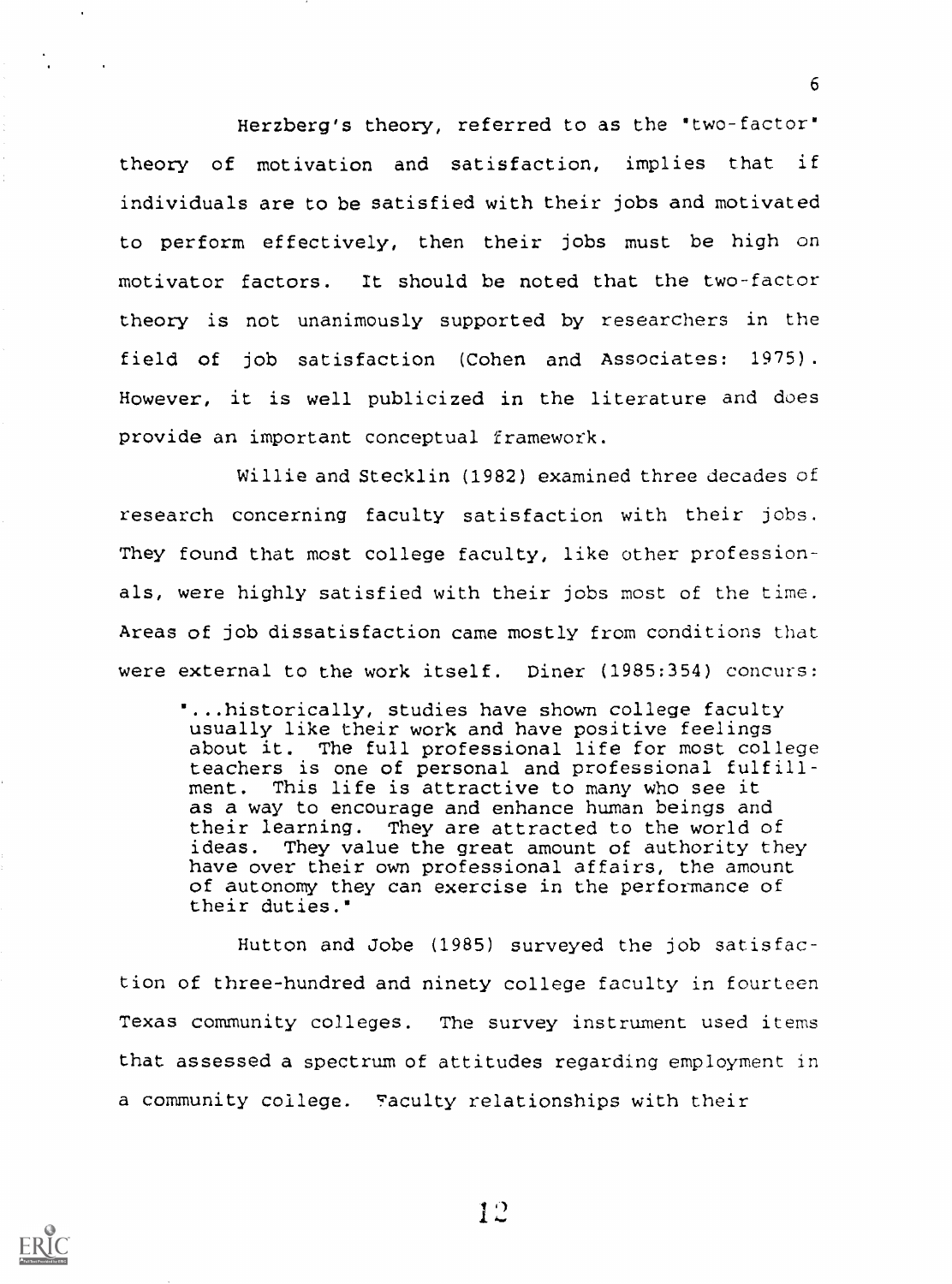supervisors and peers, and teaching were the greatest areas of satisfaction. Areas of least satisfaction were opportunities for professional growth, time allocation, and the preparation/motivation of students.

Other studies of community college faculty have examined sources of job satisfaction and reported on the correlates of job satisfaction; that intrinsic factors contribute to satisfaction; extrinsic factors contribute to job dissatisfaction (Cohen, 1974; Hill: 1983;).

# Significance to the College

This study was significant to Delgado Community College (DCC) in that the assessment of faculty job satisfaction provided college administrators with reliable and valid information to be used in planning and evaluation activities. This information was to form the basis for decisions concerning faculty development, a priority for college human resource development.

Faculty are the critical human resource element of the community college. Understanding job satisfaction is important because it contributes to productivity via the engendering of communication and teamwork. An ancillary benefit of assessing job satisfaction is its potential impact on the faculty member in terms of promoting a positive influence on physical and mental health.



1 3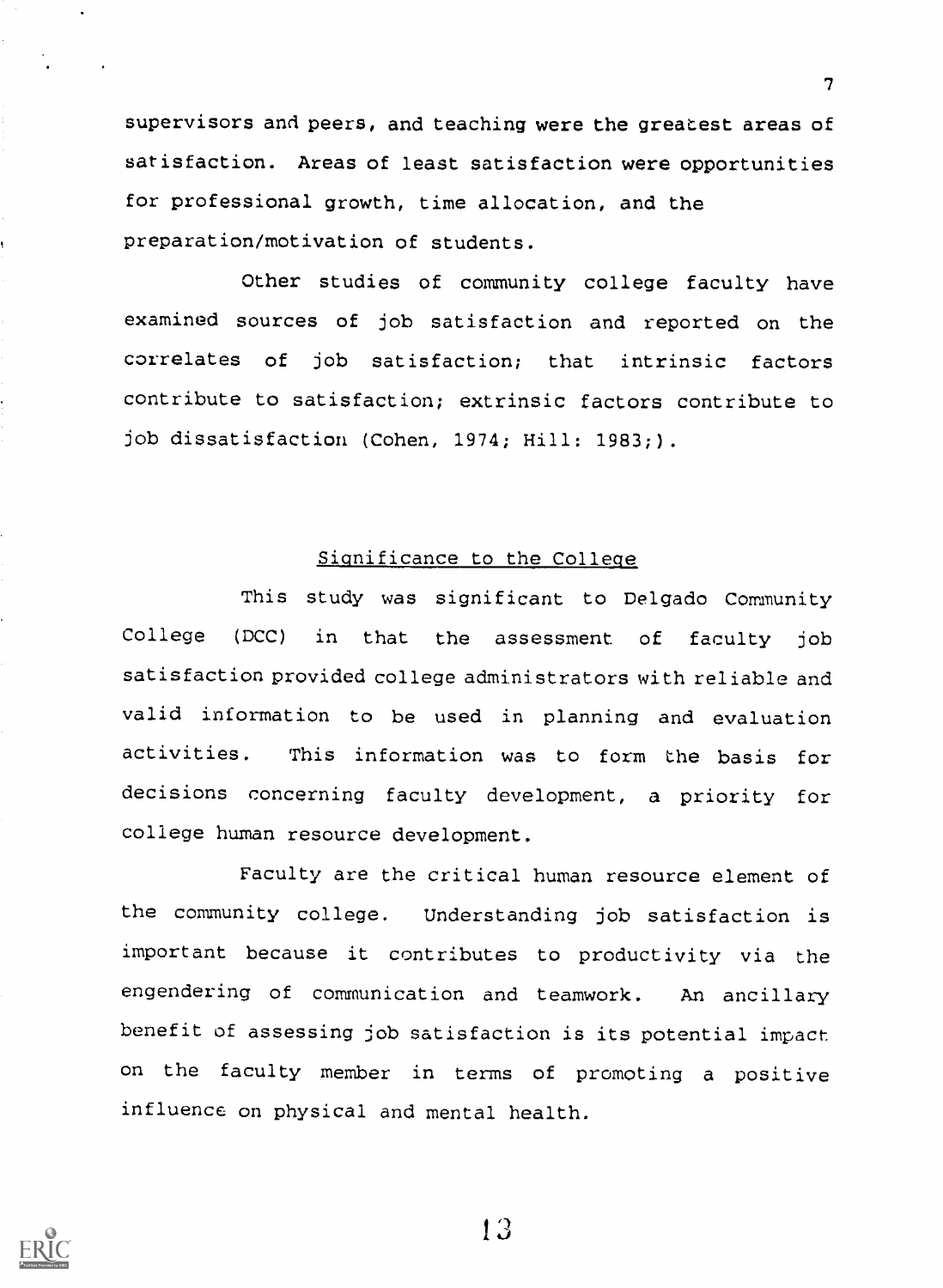## Significance to the Seminar

According to the Seminar Study Guide, a specific objective of the Personnel-Human Resources Development Seminar is:

'to provide each student the opportunity to select several aspects of HRD and explore them in depth in a manner uniquely fitted to their context through a series of elective units."

One elective unit examines the linkage between HRD and organizational development. The significant concept of that unit is as follows: If community colleges are to remain viable, they must diagnose HRD areas for development and then 'specify strategies to progress along a course of action' (Groff: 1986). The purpose of this seminar was to perform such a diagnosis in the specific area of job satisfaction. A secondary purpose was to confirm Herzberg's two-factor theory of job satisfaction: That, in general, workers derive satisfaction from the work itself and causes of dissatisfaction stem from conditions external to the work.



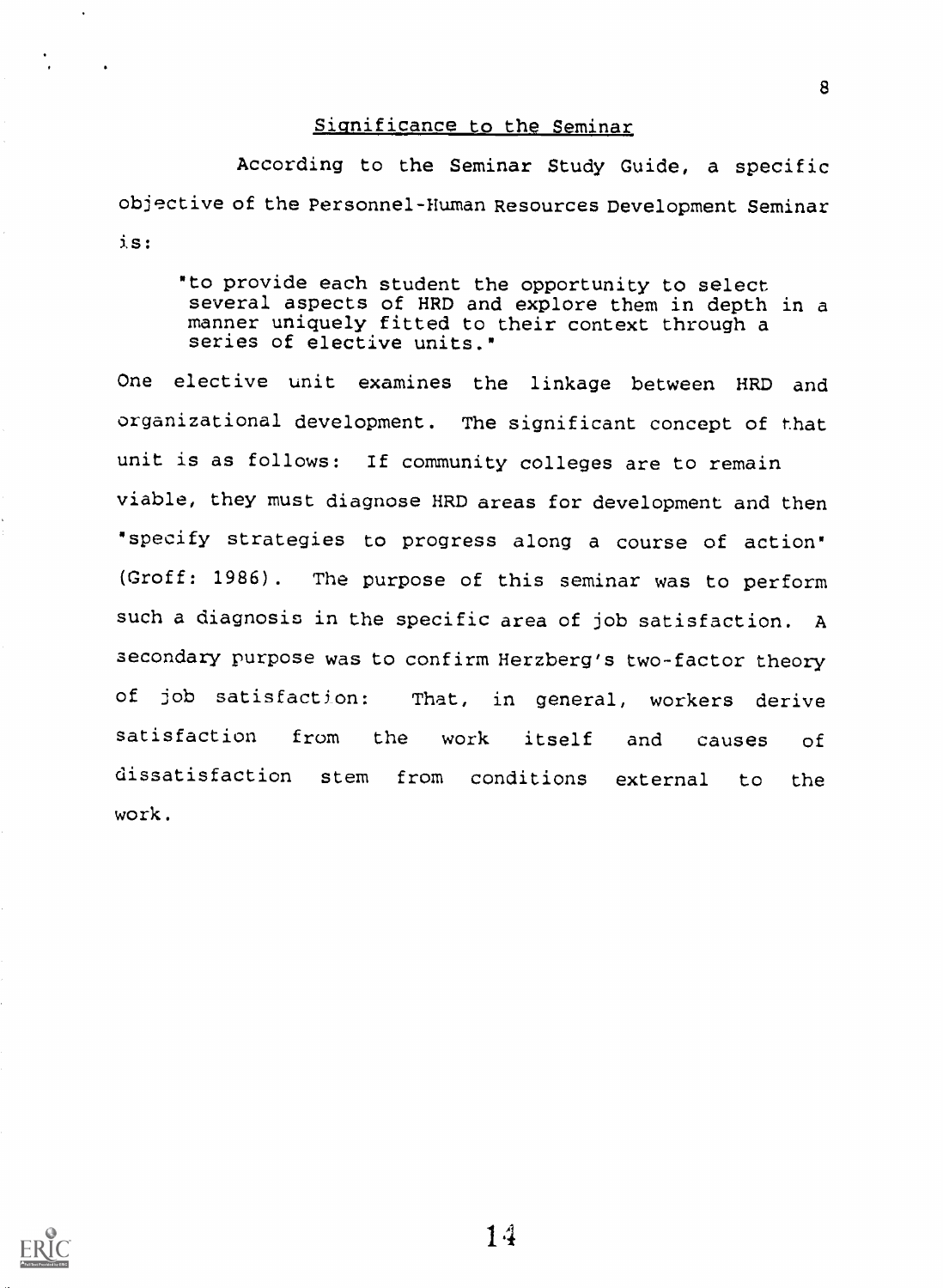#### Chapter Three

#### PROCEDURES

Upon completion of the review of the professional literature, a questionnaire was developed to fulfill the purpose of this study. As noted in the previous chapter, a wide variety of valid and reliable instruments were available for use in surveying job satisfaction. Dunham and Smith (1979) suggest that if a custom-designed instrument is preferred, then the instrument constructed should include items that are highly related to other previously validated measures of job satisfaction. Three instruments described by Dunham and Smith have been demonstrated to produce stable and consistent results. Hence a custom designed instrument that is highly related to these three should also prove to demonstrate like results.

The Minnesota Satisfaction Questionnaire (MSQ) was found to contain items most applicable to the faculty of DCC. General satisfaction is measured by summing the scores for all twenty items. The questionnaire is designed to be administered in ten minutes.

Two objectives were formulated to provide guidance in the development of the questionnaire. The first objective was to determine which aspects of the faculty

9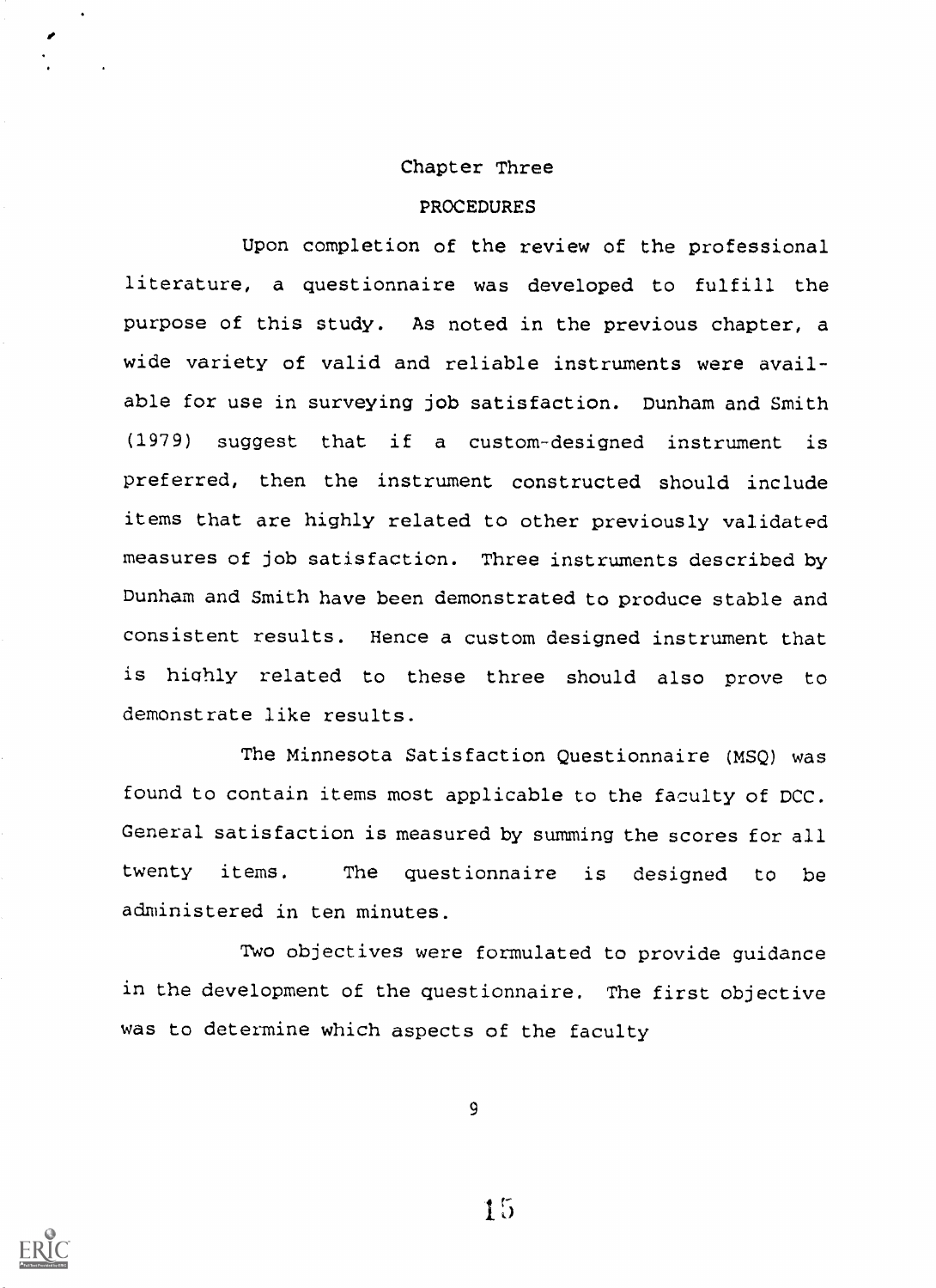members' job were perceived as satisfying. The second objective was to determine which aspects of the job were perceived as dissatisfying.

The MSQ was modified to suit the organizational environmental idiosyncracies of an academic institution. A draft of the questionnaire was then submitted to several division chairpersons and the dean for suggestions. These suggestions were considered, and the questionnaire was revised as needed.

Once the review process was completed, the final version of the questionnaire was prepared for distribution, via the campus mail system, to each EG faculty member. The faculty were instructed to return the completed questionnaire to the division chairperson's office, where the results were manually tabulated and analyzed. The results of the questionnaire were then presented to the dean for further HRD consideration.

# Assumptions and Limitations

The expected outcome of this practicum was the development of a questionnaire to assess the level of job satisfaction among EG faculty. It was assumed that:

- 1. All EG faculty members would participate in the survey.
- 2. The questionnaire would produce all of the data needed to asses job satisfaction.
- 3. The EG faculty would understand and follow



<sup>1</sup> 0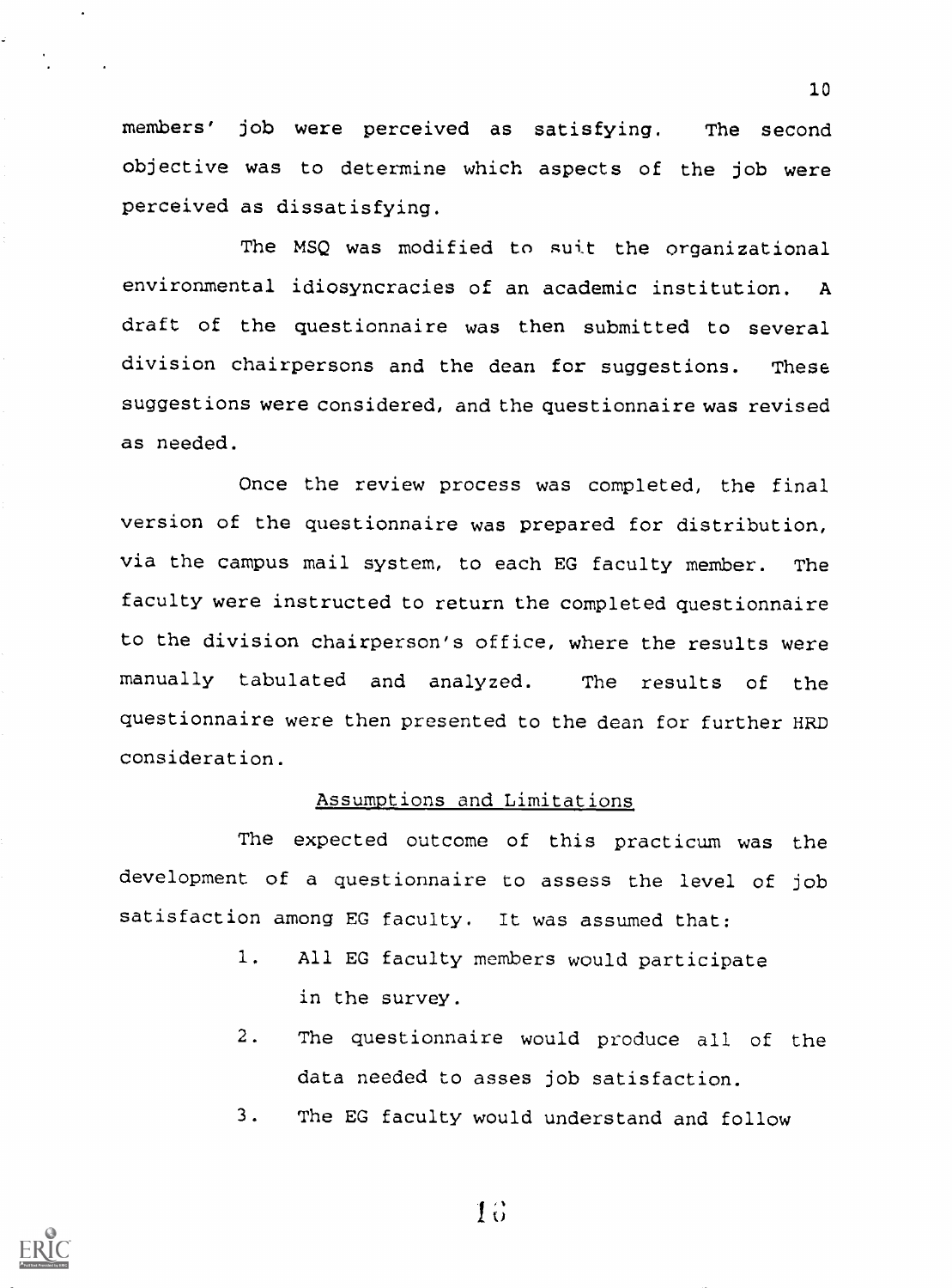the questionnaire directions correctly.

11

- 4. The EG faculty would respond to the items in a straightforward and complete manner.
- 5. For purposes of analysis, a "not sure" response to a questionnaire item would be considered a "dissatisfied" response.

The questionnaire was developed for Delgado Community College, and was limited to the EG faculty of that institution. The outcome of this practicum were applicable only to DCC, and to this group of faculty members.

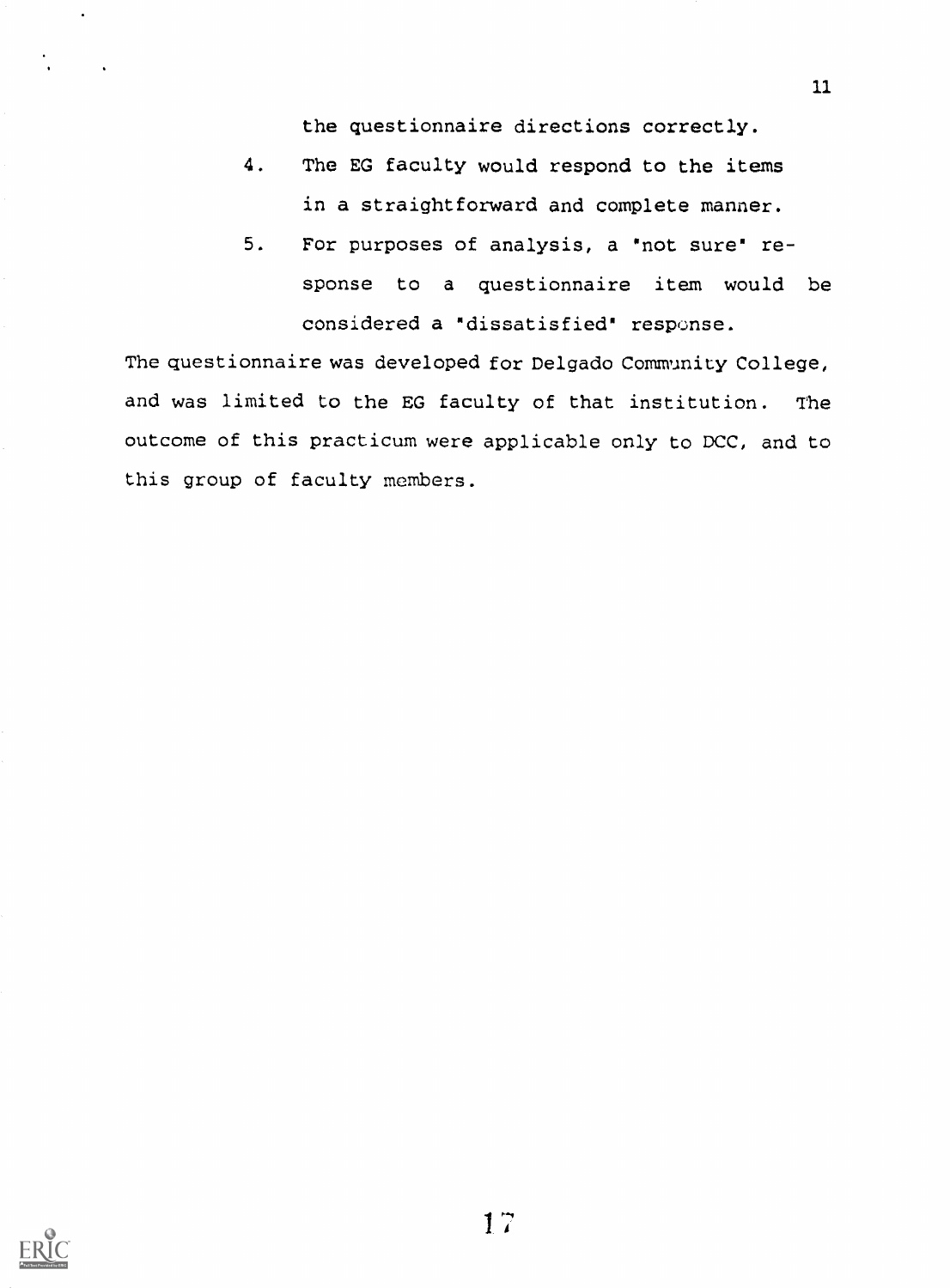#### Chapter Four

#### RESULTS

The purpose of this practicum was to assess job satisfaction among EG faculty members at Delgado Community College, located in New Orleans, Louisiana. The initial step in this assessment was the development of a job satis-

faction questionnaire. The questionnaire was then distributed to the entire EG faculty. All twenty-six faculty members replied and returned the questionnaire to the EG division office. The responses were tabulated, and the results of the questionnaire are presented in this chapter.

Two objectives were devised to provide: (1)

guidance in the development of the questionnaire and (2) a conceptual basis for summarizing and reporting the results of the questionnaire. The first objective was to determine which aspects of the faculty members' jobs were perceived as satisfying. The second objective was to determine which aspects of the faculty members' jobs were perceived as dissatisfying.

Table 1 contains the summary of responses to these objectives, listing the questionnaire item number and the total number of responses for each item. Table 2 is a

12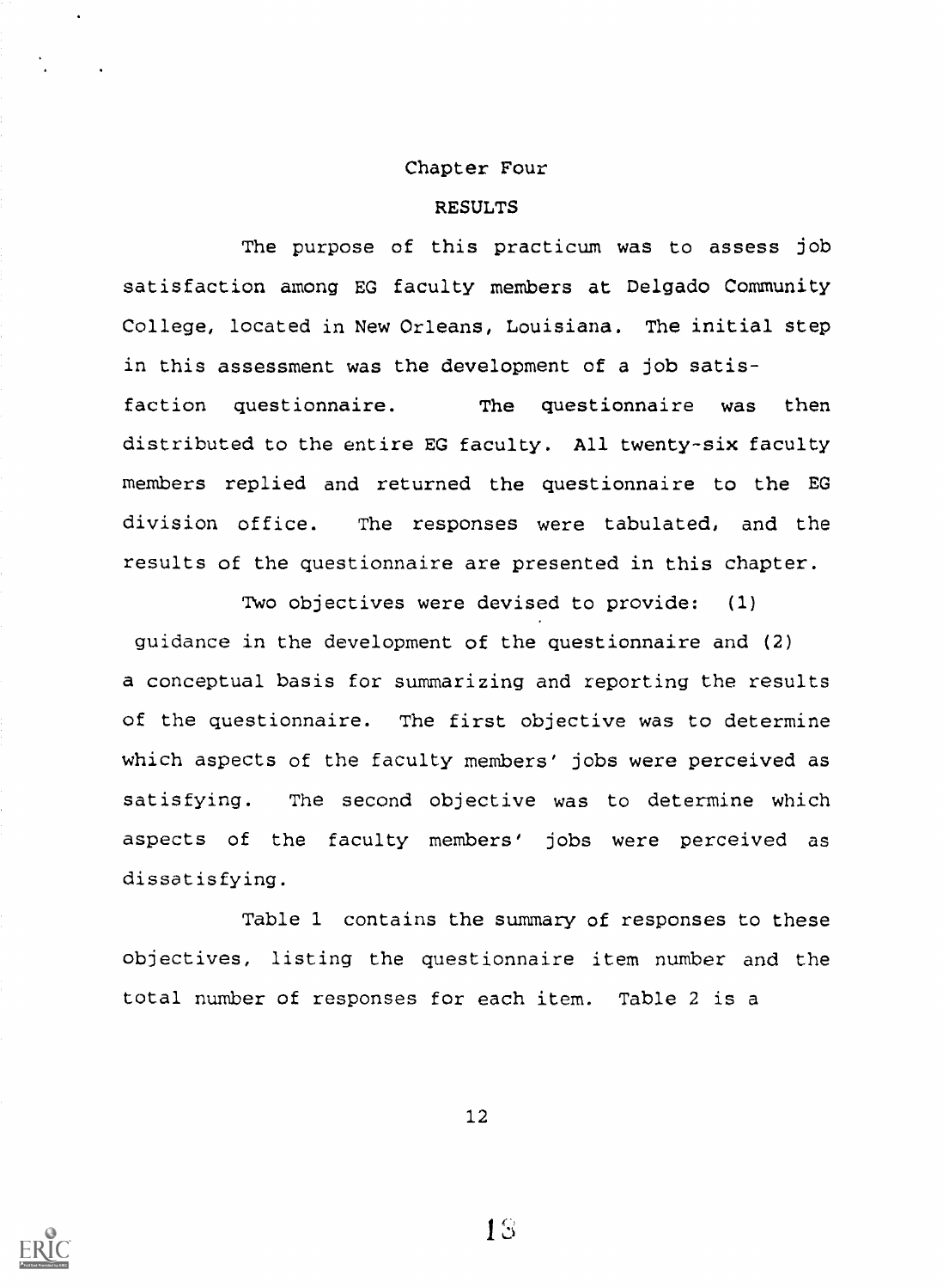summary of responses to the objectives, listing the questionnaire item number and the responses by percentage.

# Table 1

|  |  | Summary of Responses by Number |  |  |  |
|--|--|--------------------------------|--|--|--|
|--|--|--------------------------------|--|--|--|

| Questionnaire<br>Item | v.d. | d.             | n.             | ${\tt s}$ . | v.S.                                   |
|-----------------------|------|----------------|----------------|-------------|----------------------------------------|
| 1                     | 0    | 1              | $\mathbf 0$    | 11          | 14                                     |
| 2                     |      | $\overline{2}$ |                | 14          | 8                                      |
| 3                     |      | 0              | 6              | 10          | 10                                     |
| 4                     | 2    |                | 9              | 8           | 6                                      |
| 5                     | O    | 3              |                | 12          | 10                                     |
| 6                     | 0    | $\overline{2}$ |                | 17          | 6                                      |
| 7                     |      | 6              | 6              | 9           |                                        |
| $\bf{8}$              | 3    | 6              |                | 3           | $\begin{array}{c} 2 \\ 12 \end{array}$ |
| $\overline{9}$        | 0    | 0              | 0              | 8           | 18                                     |
| 10                    | 0    | 0              | 2              | 11          | 13                                     |
| 11                    | 0    | $rac{2}{5}$    | 3              | 7           | 14                                     |
| 12                    | 5    |                | 7              | 8           | 1                                      |
| 13                    | 3    | $\overline{6}$ | 5              | 9           | 3                                      |
| 14                    | 6    | $\overline{7}$ | 9              | 3           |                                        |
| 15                    | 6    | 5              | 10             | 4           |                                        |
| 16                    | ი    | $\frac{2}{3}$  | 3              | 12          | 9                                      |
| 17                    |      |                | 8              | 14          |                                        |
| 18<br>19              |      | $\bar{2}$      | 7              | 9           | 7                                      |
|                       |      | 6              | 4              | 9           | 3                                      |
| 20                    | 0    | $\mathbf 0$    | $\overline{c}$ | 11          | 13                                     |
| Total                 | 33   | 59             | 88             | 189         | 150                                    |

The following is a summary of responses by objectives.

The faculty were given the opportunity to respond to the questionnaire items in the following manner: (1) very dissatisfied, (2) dissatisfied, (3) not sure, (4) satisfied, and (5) very satisfied. General satisfaction was measured by summing the scores for all twenty items.

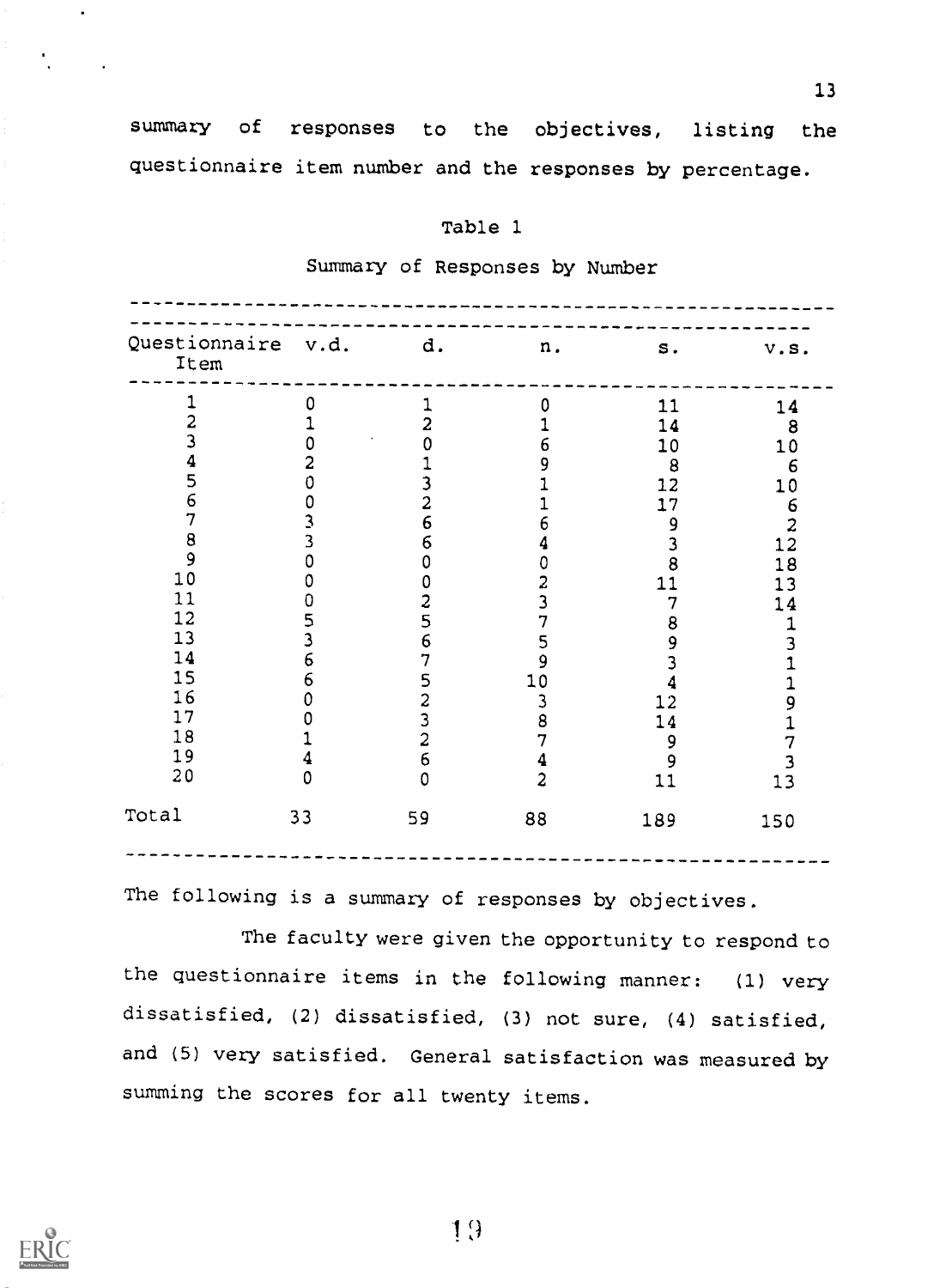# Table 2

| Questionnaire | Item Dissatisfied Not Sure Satisfied |                                       |     |
|---------------|--------------------------------------|---------------------------------------|-----|
|               |                                      |                                       |     |
| 1.            | 4                                    | $\mathbf 0$                           | 96  |
| 2.            | 12                                   | $\boldsymbol{4}$                      | 84  |
| 3.            | $\overline{0}$                       | 23                                    | 76  |
| 4.            | 12                                   | 35                                    | 54  |
| 5.            | 11                                   | 5                                     | 84  |
| 6.            | $\boldsymbol{8}$                     | $\overline{\mathbf{4}}$               | 88  |
| 7.            | 34                                   | 23                                    | 43  |
| $\bf 8$ .     | 34                                   | 15                                    | 47  |
| 9.            | $\mathbf 0$                          |                                       | 100 |
| 10.           | $\begin{matrix}0\\8\end{matrix}$     | $\begin{array}{c} 0 \\ 8 \end{array}$ | 92  |
| 11.           |                                      | 11                                    | 81  |
| 12.           | 38                                   | 27                                    | 35  |
| 13.           | 34                                   | 19                                    | 46  |
| 14.           | 50                                   | 35                                    | 15  |
| 15.           | 42                                   | 38                                    | 20  |
| 16.           | 8                                    | 11                                    | 81  |
| 17.           | 11                                   | 31                                    | 58  |
| 18.           | 12                                   | 27                                    | 62  |
| 19.           | 38                                   | 15                                    | 46  |
| 20.           | $\mathbf 0$                          | $\mathbf{8}$                          | 92  |
|               |                                      |                                       |     |
| total         | 18                                   | 17                                    | 65  |

# Summary of Responses by Percentage

The replies indicated that the EG faculty were satisfied with sixty-five percent of their jobs. Thirteen aspects of the job were perceived as satisfying. On the other hand, the faculty were dissatisfied with eighteen percent of their jobs, and seventeen percent of the replies were not sure whether they were satisfied or not. Seven aspects of the job were perceived as dissatisfying.



 $\hat{\mathbf{r}}$ 

 $2\theta$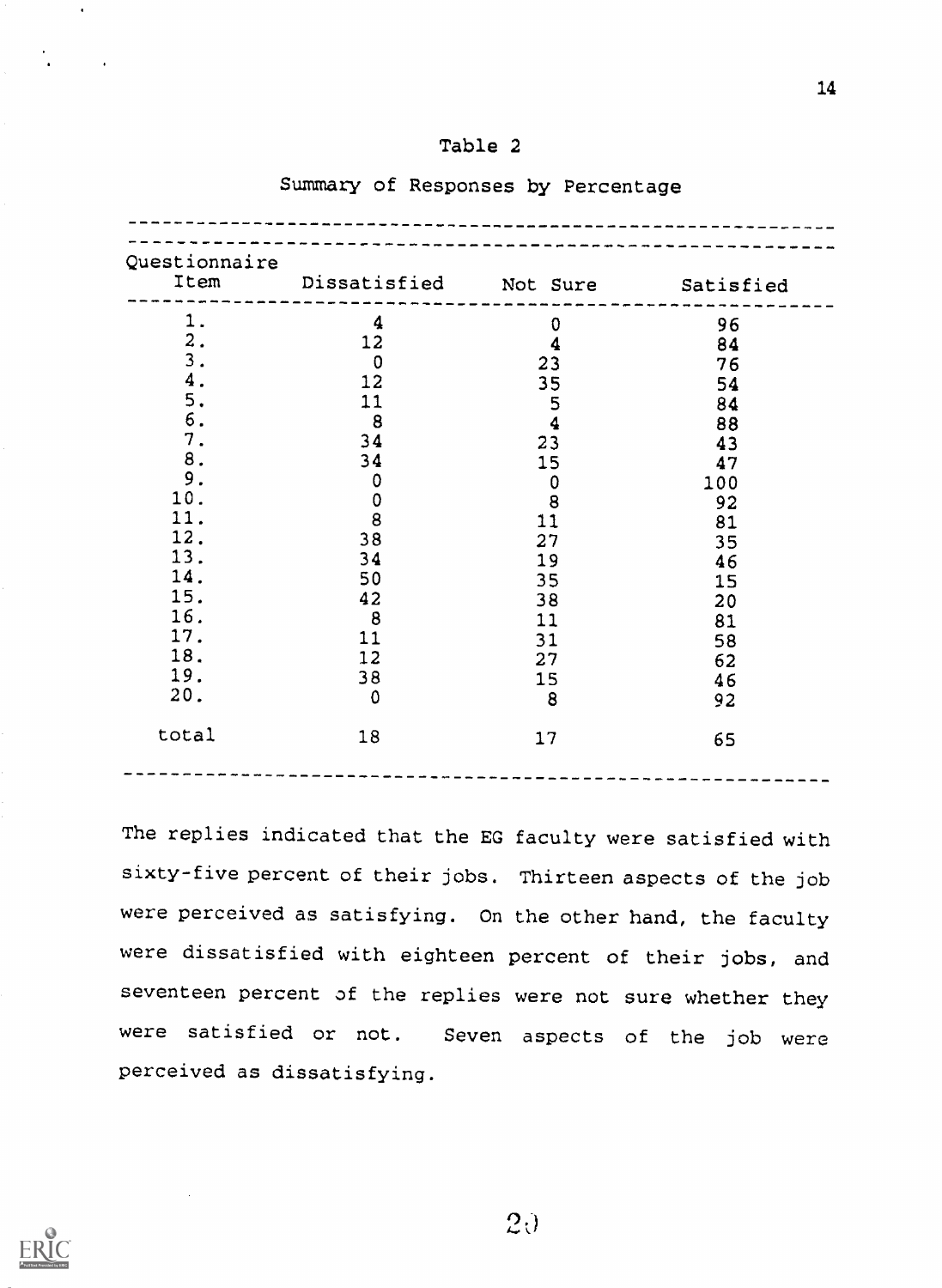### Chapter Five

#### DISCUSSION, CONCLUSIONS, and RECOMMENDATIONS

# Introduction

The purpose of this study was to determine the job satisfaction of the EG faculty at Delgado Community College, via an administe $1 \wedge$ , job satisfaction questionnaire. The results were analyzed, indicating that, overall, the faculty were satisfied with their jobs. This chapter contains a discussion of the analysis, including conclusions drawn and recommendations made based on the results. The practicum was presented to the dean for further human resource development consideration and planning.

## Discussion and Conclusions

#### Satisfying Aspects of the Job

Thirteen aspects of the job were perceived by the majority of the faculty as satisfying. To facilitate the discussion, they are grouped by the following categories:

- 1. Autonomy and Control (Items 1 and 2)
- 2. Use of Skills, Abilities, and Task Variety (Items 3, 9, 10, 11, and 16).
- $3.$ Supervision (Items 5, 6).
- 4. Recognition/Fulfillment (Items 4 and 20).
- 5. Work Conditions/Work Group (Items 17, 18).

15

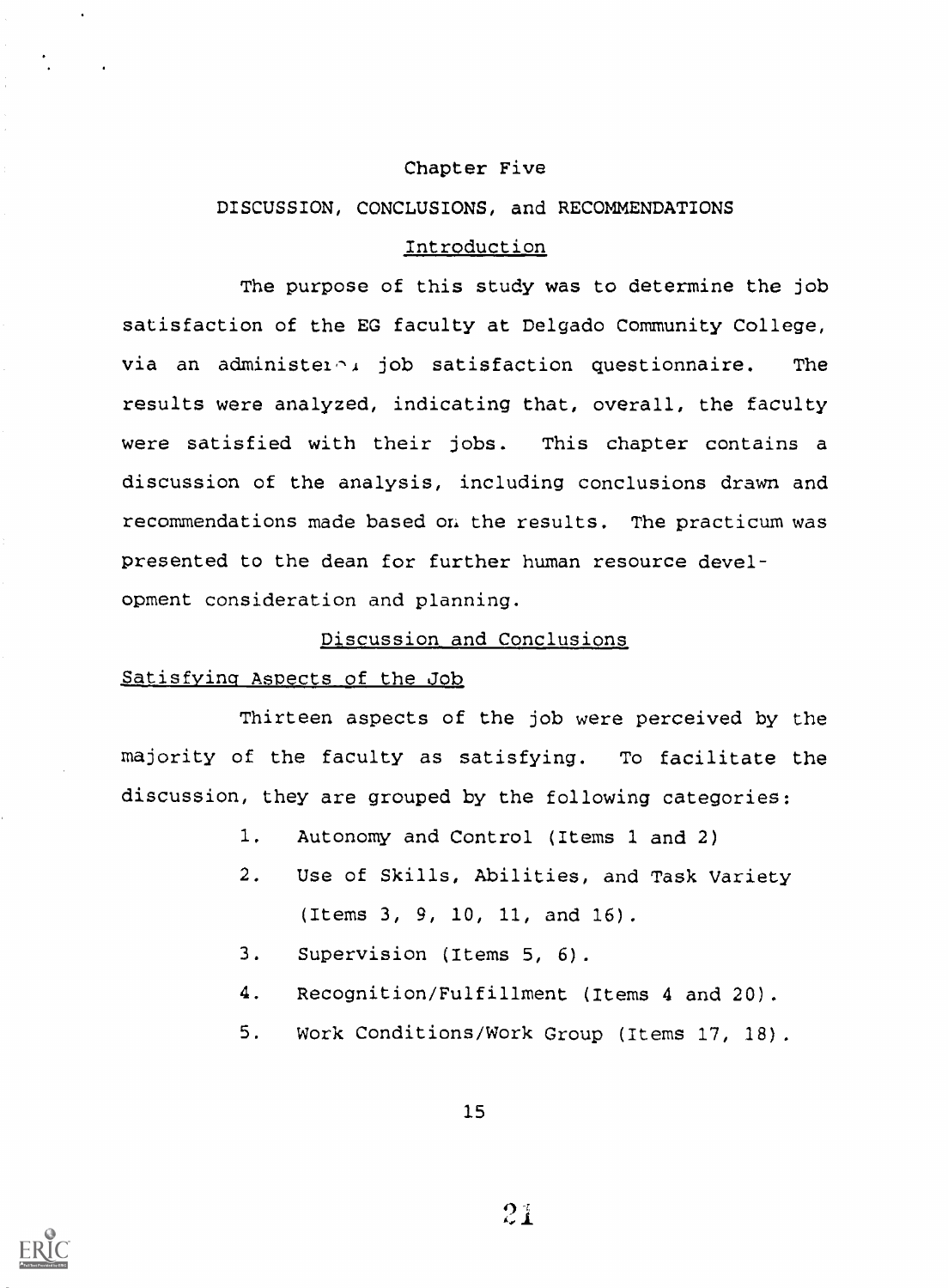Overall, the EG faculty appear to be the most satisfied with aspects of the job that allow them to use their skills and abilities. One-hundred percent of the faculty indicated that they were satisfied with the teaching aspect of their jobs. Ninety-two percent were satisfied with the student advising aspects of their jobs. Closely related to this is the satisfaction that EG faculty derive from the feelings of accomplishment they get from their jobs; ninetytwo percent were satisfied with this aspect (fulfillment).

The next most satisfying aspect of their jobs is the immediate supervision they receive from their chairman. Eighty-eight percent of the faculty were satisfied with the competence of their chairman in making decisions; eightyfour percent were satisfied with the way the chairman handles the faculty.

Ninety-two percent of the faculty were satisfied with how their time was spent at DCC, and eighty-four percent of the faculty were satisfied with their schedule of classes and office hours, which are determined by mutual agreement between the faculty member and the chairman. The faculty are satisfied with the amount of autonomy, control, and task variety provided by their jobs.

Finally, the faculty were satisfied with both the work conditions and the work group. Sixty-two percent were satisfied with the way the faculty got along with each

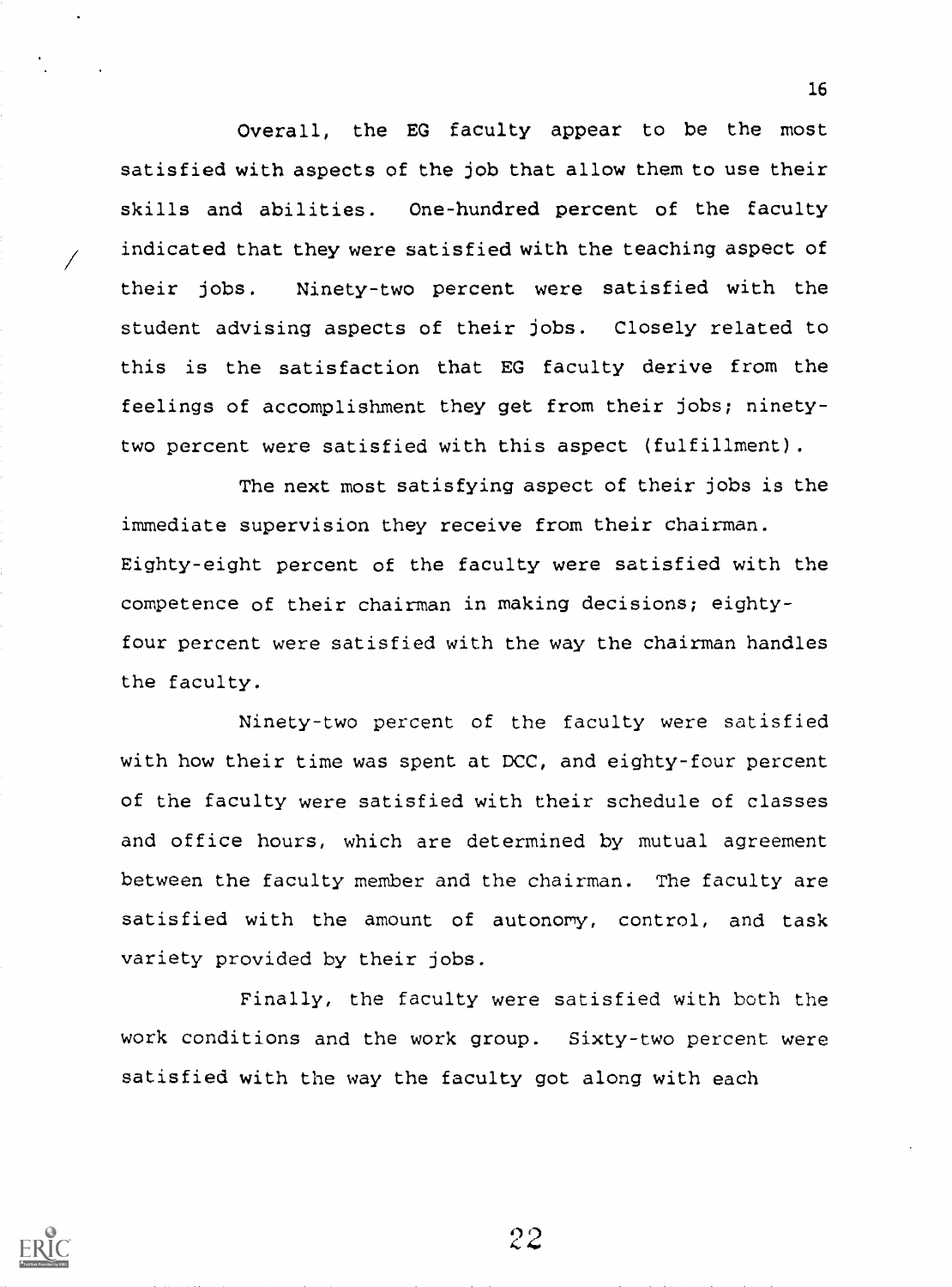other, while fifty-eight percent expressed satisfaction concerning work conditions.

The results discussed support the research of others investigating community college faculty satisfaction with their jobs. The EG faculty at DCC are typical of other community college faculty in that they are highly satisfied with their jobs, most of the time. The aspects of job satisfaction among the EG faculty are interrelated and lead to the following conclusions:

- 1. The typical EG faculty member possesses expertise in a technical field and perceive themselves as practitioners, not theorists. They derive enormous satisfaction from being able to apply their skills and abilities in the practice of teaching. They are satisfied with what they are accomplishing.
- 2. The faculty derive satisfaction from job aspects they can control, and from working in an environment that encourages professional autonomy.
- 3. The most effective managerial style is one that is perceived as facilitating, as setting and attaining goals by consensus. This style is practiced by the incumbent chairman.
- 4. The EG faculty, as a whole, have been employed at DCC for a number of years, and

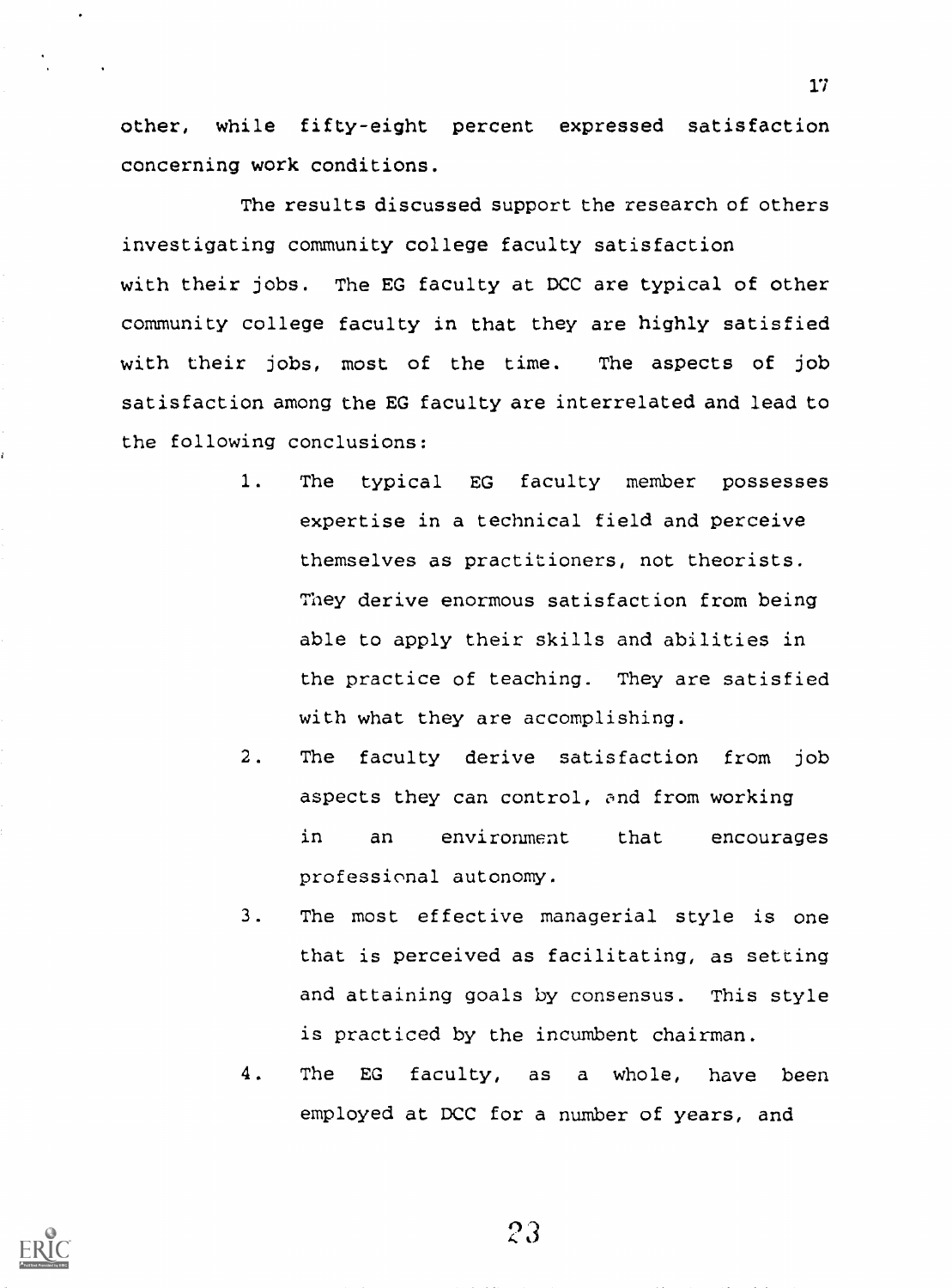derive satisfaction from being involved in long-term professional relationships and from working in familiar working conditions. Stability appears to be important.

#### Dissatisfying Aspects of the Job

Seven aspects of the job were perceived by the majority of the faculty as dissatisfying. To facilitate discussion, they are grouped by the following categories:

1. Promotion/Advancement (Items 7, 14,).

- 2. Top Management (Items 12, 15, 19).
- 3. Pay (Item 13).
- 4. Job Security/Stability (Item 8).

Overall, the EG faculty appear to be the most dissatisfied with their chances for promotion-in-rank (85 percent) . Each year, the administration allocates funding for a certain number of promotions (11 total for last year). Eligible faculty submit a request for promotion to their division chair, who in turn, makes a recommendation to the Promotion Committee for the faculty member. Preference is given to faculty who hold graduate degrees. Only one faculty member out of the total of twelve who were eligible was promoted from the EG division last year. That one held a graduate degree. The typical EG faculty member does not possess the graduate degree. In the EG division, technical competency, rather than educational attainment, is the basis for employment. The remaining ten promotions were evenly



 $24$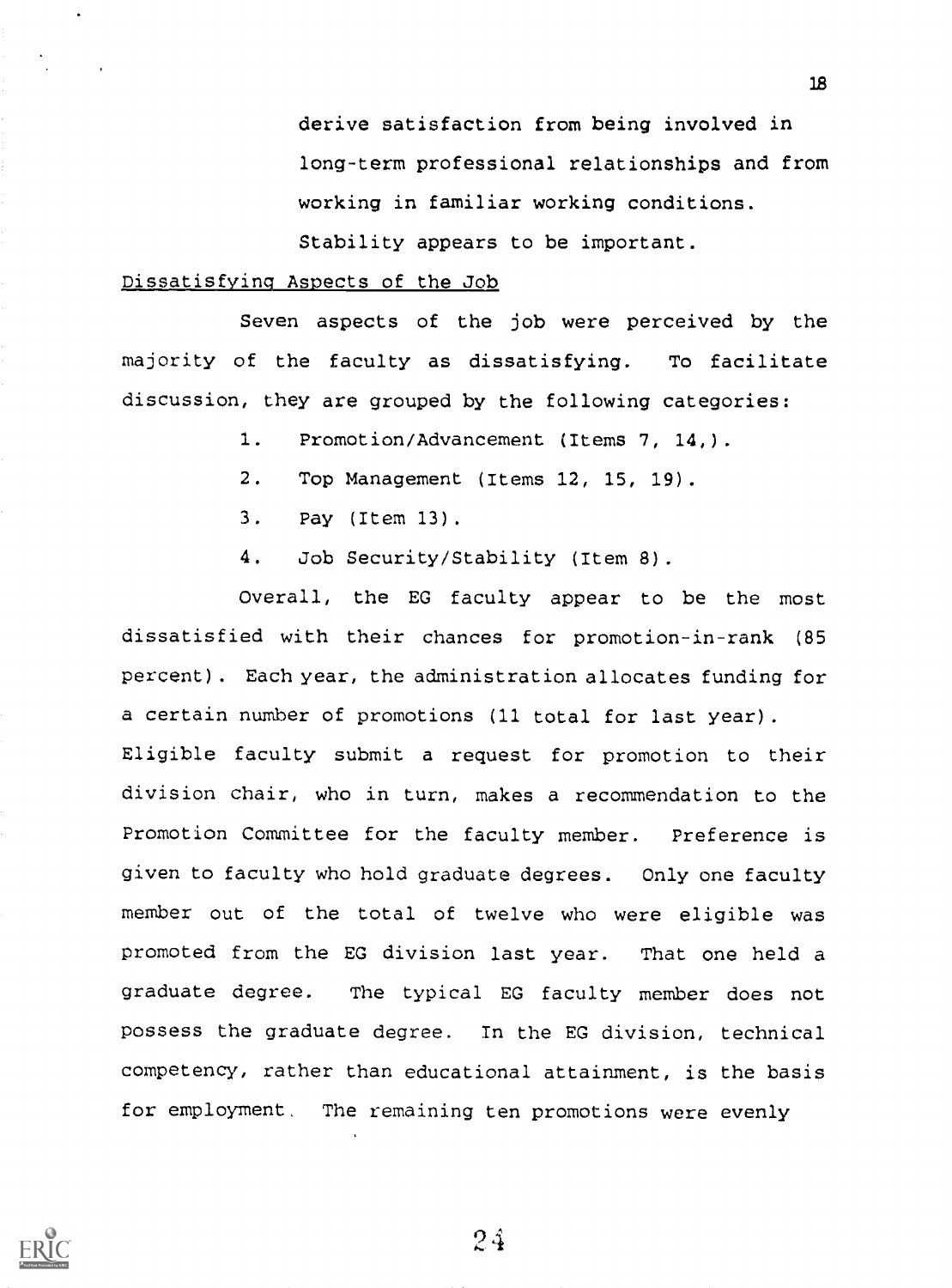distributed among the other four divisions, where a graduate degree is a prerequisite to employment.

The faculty were dissatisfied with opportunities for professional growth (56 percent). The only staff development activities supported by the college are in-service seminars conducted by DCC staff. The full expense of other professional growth activities is borne by the individual faculty member. Exceptions to this policy are rare.

The second area of dissatisfaction concerns top management at the college. Eighty-one percent of the faculty were dissatisfied with the extent of DCC's interest in their welfare and happiness; sixty-five percent were dissatisfied with the way policies were put into action, and fifty-four percent were dissatisfied with the recognition they get for doing <sup>a</sup> good job. The faculty perceive that the administration is not interested in Lheir welfare, that they are not given due recognition by the administration, that college policies are not carried out by the administration in an acceptable manner.

The last areas of job dissatisfaction concern faculty pay and job security. Fifty-four percent expressed dissatisfaction with their pay; fifty-three percent were not satisfied with the way DCC provides for steady employment. The probable reason for the dissatisfaction with pay is that DCC faculty, as is the case with all state employees, have not received a pay raise since 1984. The probable reasons

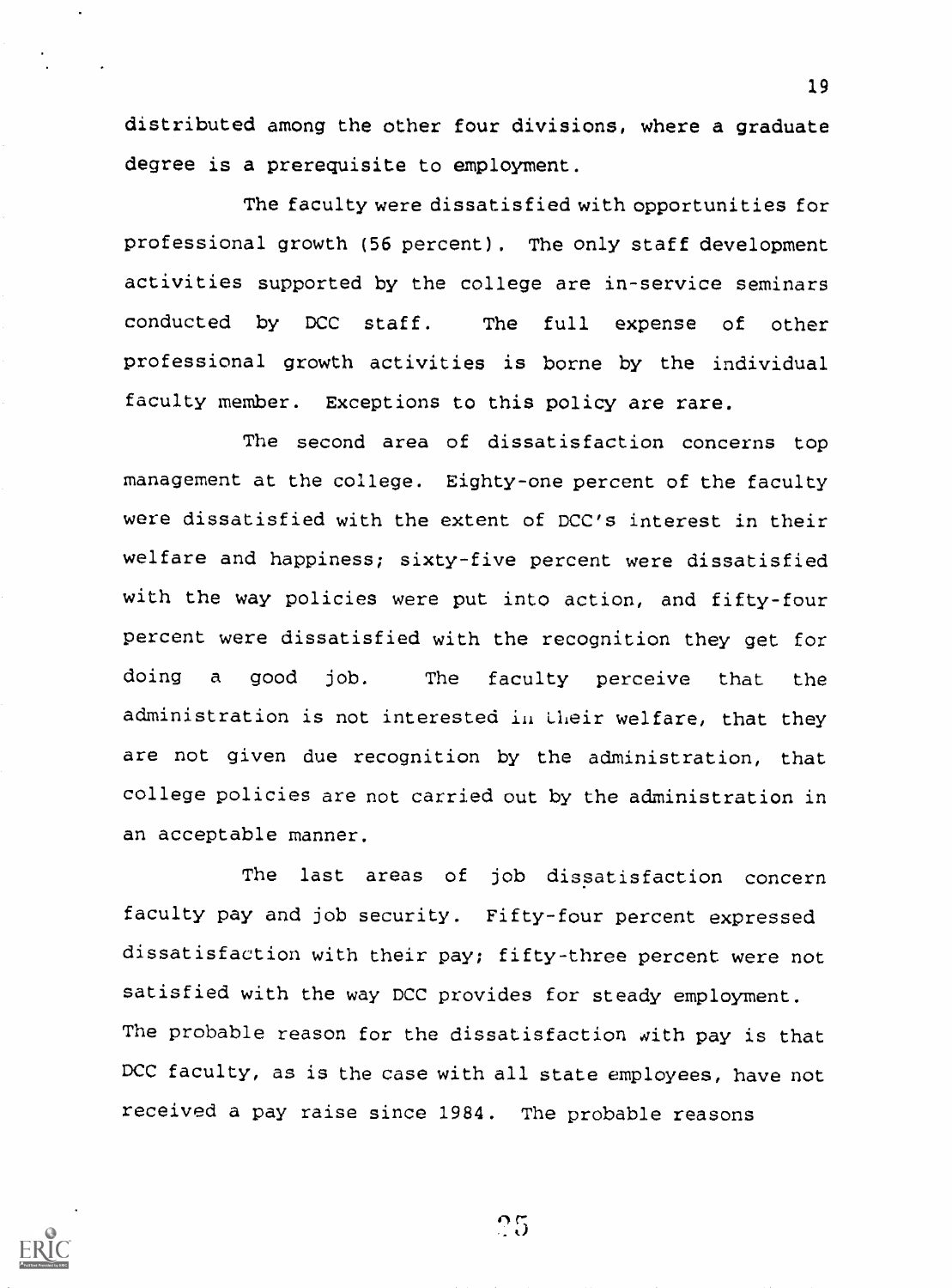for the dissatisfaction with job security are: (1) The state is approaching fiscal insolvency, and much discussion about declaring financial exigency is taking place on campus, and (2) Lack of enrollments in technical programs is placing them in jeopardy of being discontinued. At the present time, no faculty have been laid off. However, the anxiety and stress produced by such a threat is taking its toll.

The conclusions draw, from the discussion of the dissatisfying aspects support Herzberg's two-factor theory. Of the seven items depicted as dissatisfying, five were extrinsic to the work itself (Items 8, 12, 13, 15, 19). Dissatisfaction among EG faculty members is caused by a lack of the extrinsic hygiene factors: College policies, top management, salary, and job security.

# Recommendations

The following recommendations are derived from the results of this study:

> 1. The college should continue to enhance those aspects of the job that faculty perceive as satisfying. These factors should be reassessed on a regular basis to ensure the maintenance of faculty satisfaction.

> 2. The college should investigate discrimination against technical faculty in the promotion policy, i.e., preference given to applicants possessing



26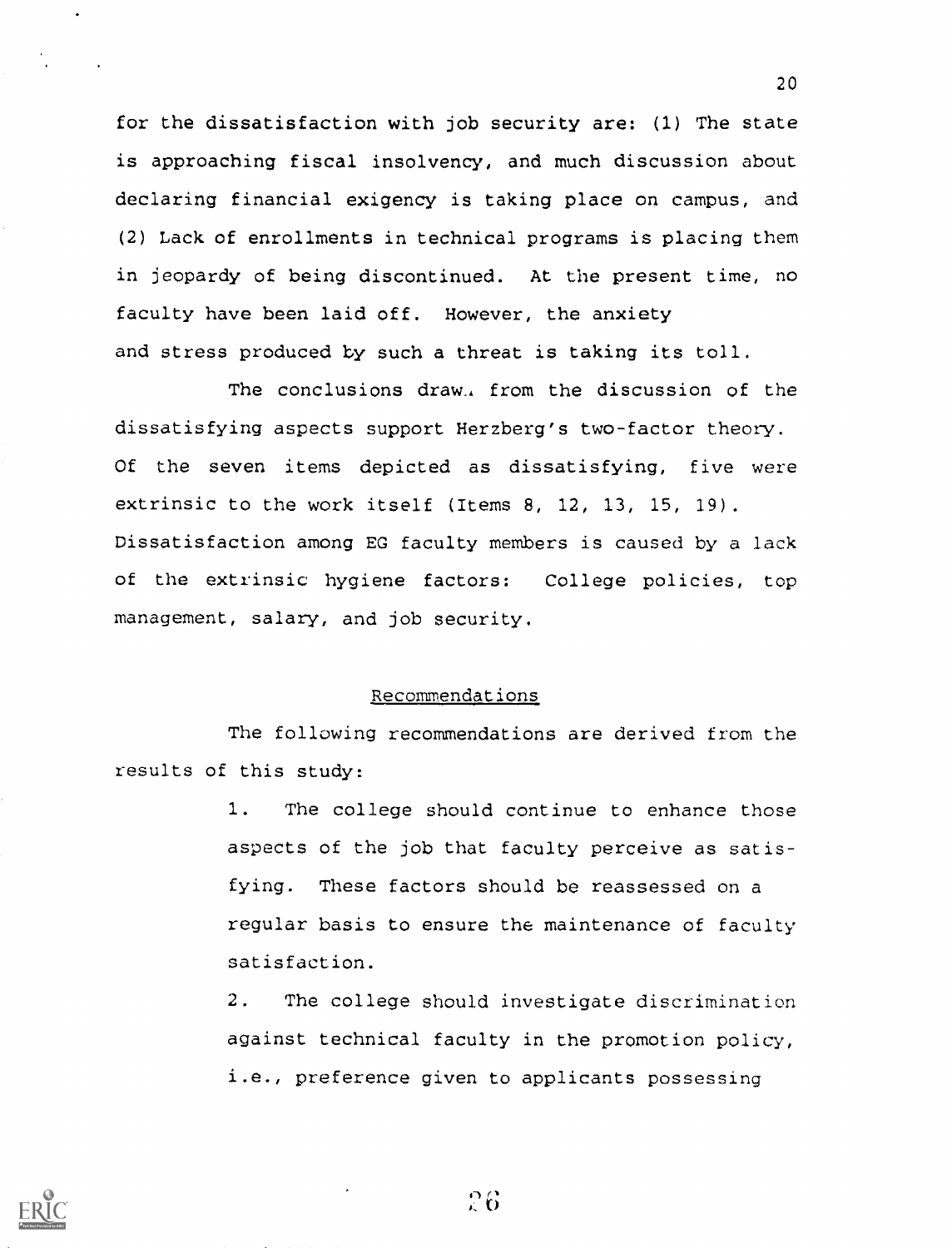graduate degrees over those possessing technical competence. It should list technical competency in technical areas as equivalent to graduate coursework in academic areas.

3. The college should develop an institutional HRD plan, and rewarding faculty who successfully participate in such activities.

4. Top management should allow the faculty the opportunity to identify administrative areas deemed as deficient, and make suggestions for the amelioration of the identified deficiencies.

5. The faculty should receive a salary increase, their first since 1984.

6. Faculty are concerned with unofficial talk of financial exigency and othe economic matters. The administration should attempt to communicate information regarding this issue with the faculty.

These recommendations could not have been supported without the results of this study. They were presented to the dean for further HRD consideration.

Tha potential for positive change at the college will be enhanced if top management implements these recommendations. Faculty satisfaction with their jobs should significantly impact the relationships they have with DCC administrators, colleagues, and most importantly, their students.

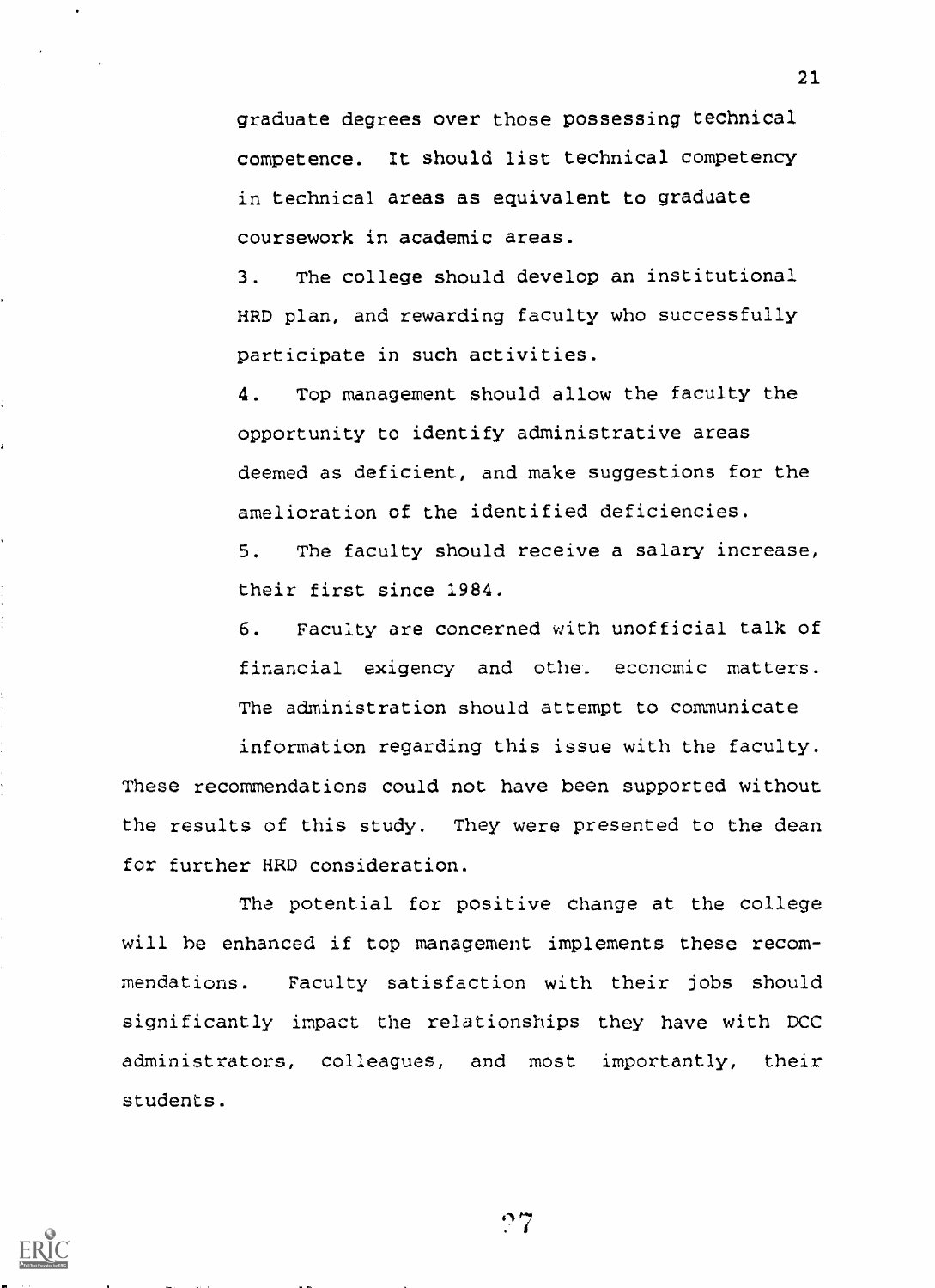#### REFERENCES

- Cohen, A. "Community College Faculty Job Satisfaction." Research in Higher Education, 2:369-376, 1974.
- Cohen, Arthur and Associates. Community Responses to Community Needs. San Francisco: Josey-Bass, 1975.

Delgado Community College. Operational Guidelines. 1988.

- Diener, T. "Community College Faculty Job Satisfaction." Community College Quarterly of Research and Practice, 4:347-357, 1985.
- Dunham, R. and F.ºJ. Smith. Organizational Surveys. Glenview, IL: Scott, Foresman, 1979.
- Feldman,D. and H. J. Arnold. Managing Individual and Group Behavior in Organization. New York: McGraw-Hill, 1983.
- Groff, W. Personnel-Human Resources Development. Educational Text Series. Ft. Lauderdale: Nova University/New York Institute of Technology Press, 1986.
- Herzberg, F. Work and the Nature of Man. Cleveland: World Publishing, 1966.
- Hill, M. "Some Factors Affecting the Job Satisfaction of Community College Faculty in Pennsylvania." Community College Quarterly of Research and Practice, 7: 303-317, 1983.
- Hutton, J. and M. E. Jobe. "Job Satisfaction of Community College Faculty." Community College Quarterly of Research and Practice,, 4: 315-324, 1985.
- Willie, R. and J. Stecklin. "A Three Decade Comparison of College Faculty Characteristics, Satisfactions, Activities, and Attitudes." Research in Higher Education, 16: 81-93, 1982.

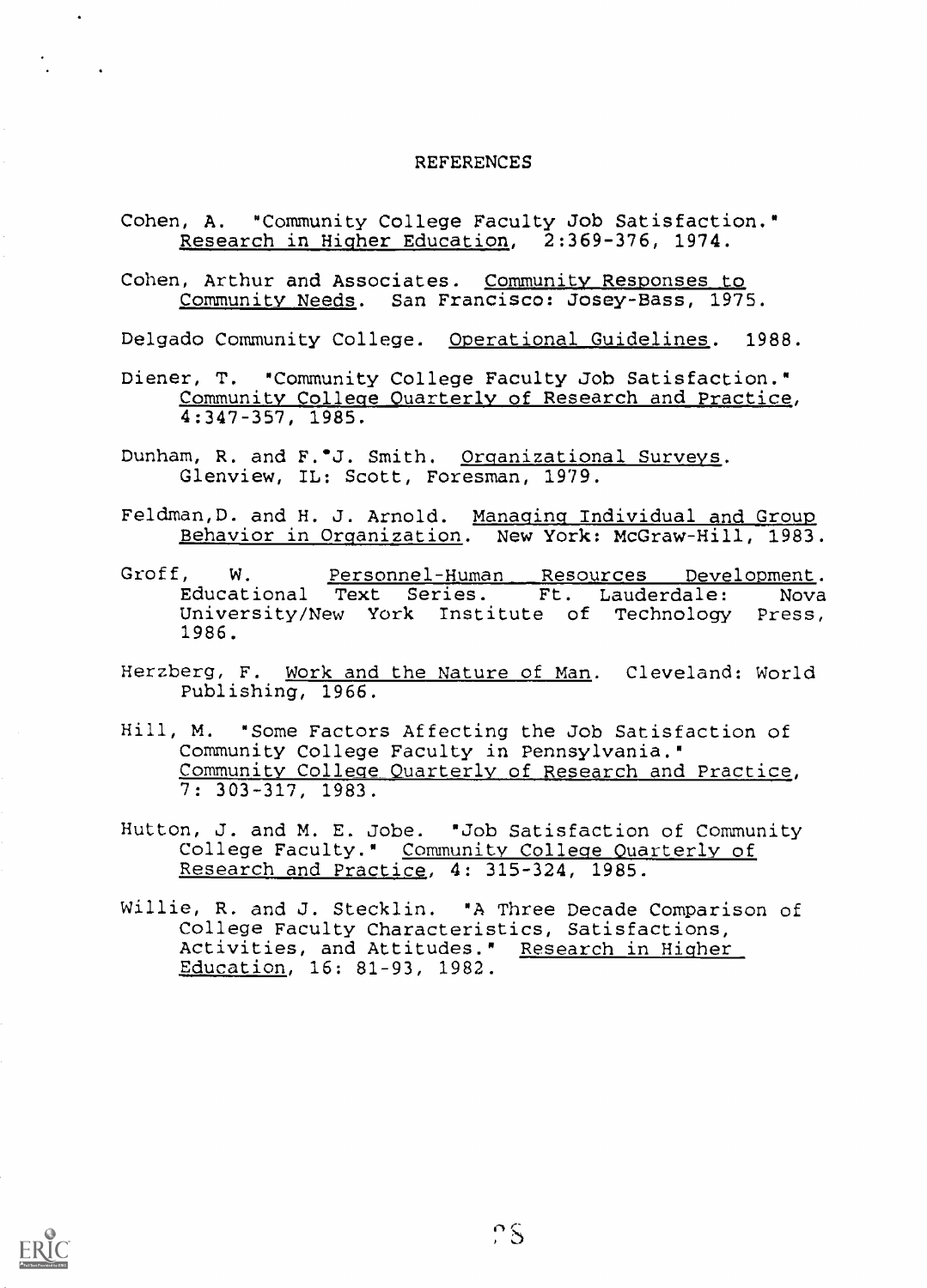APPENDIX

 $\bar{\bar{z}}$ 

JOB SATISFACTION QUESTIONNAIRE



 $\mathcal{F}_\mathrm{c}$ 

 $\mathcal{L}(\mathbf{r})$ 

 $\frac{1}{2}$